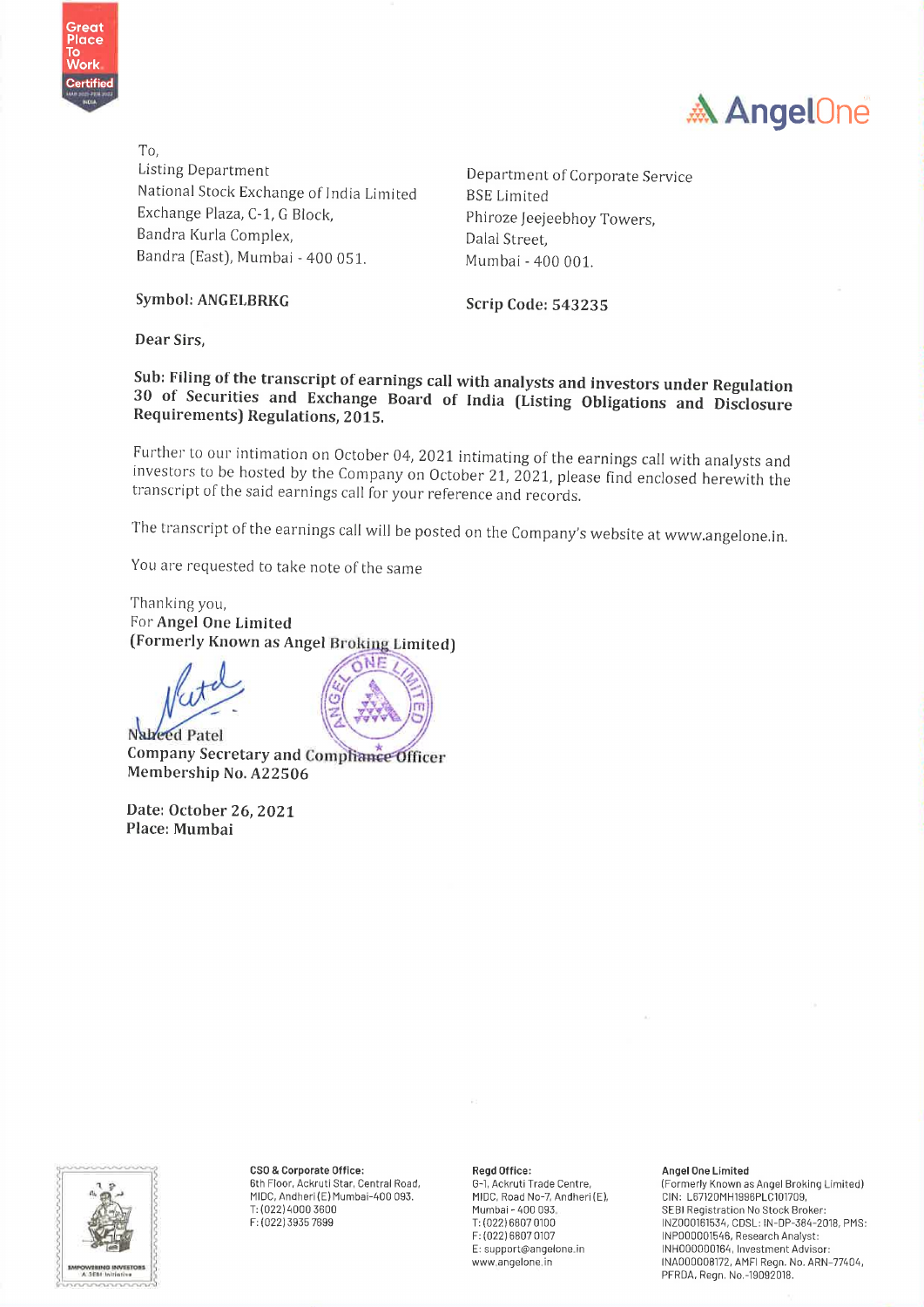

# "Angel One Limited Q2 FY2022 Earnings Conference Call"

## **October 21, 2021**

Disclaimer: This document is subject to errors and may or may not contain words which have been included / omitted due to human error while transcribing the conference call. Any and all information should be verified with the company by the reader.





**MANAGEMENT: MR. NARAYAN GANGADHAR – CEO, ANGEL ONE LIMITED. MR. VINEET AGRAWAL – CFO, ANGEL ONE LIMITED. MR. HITUL GUTKA - IR HEAD, ANGEL ONE LIMITED.**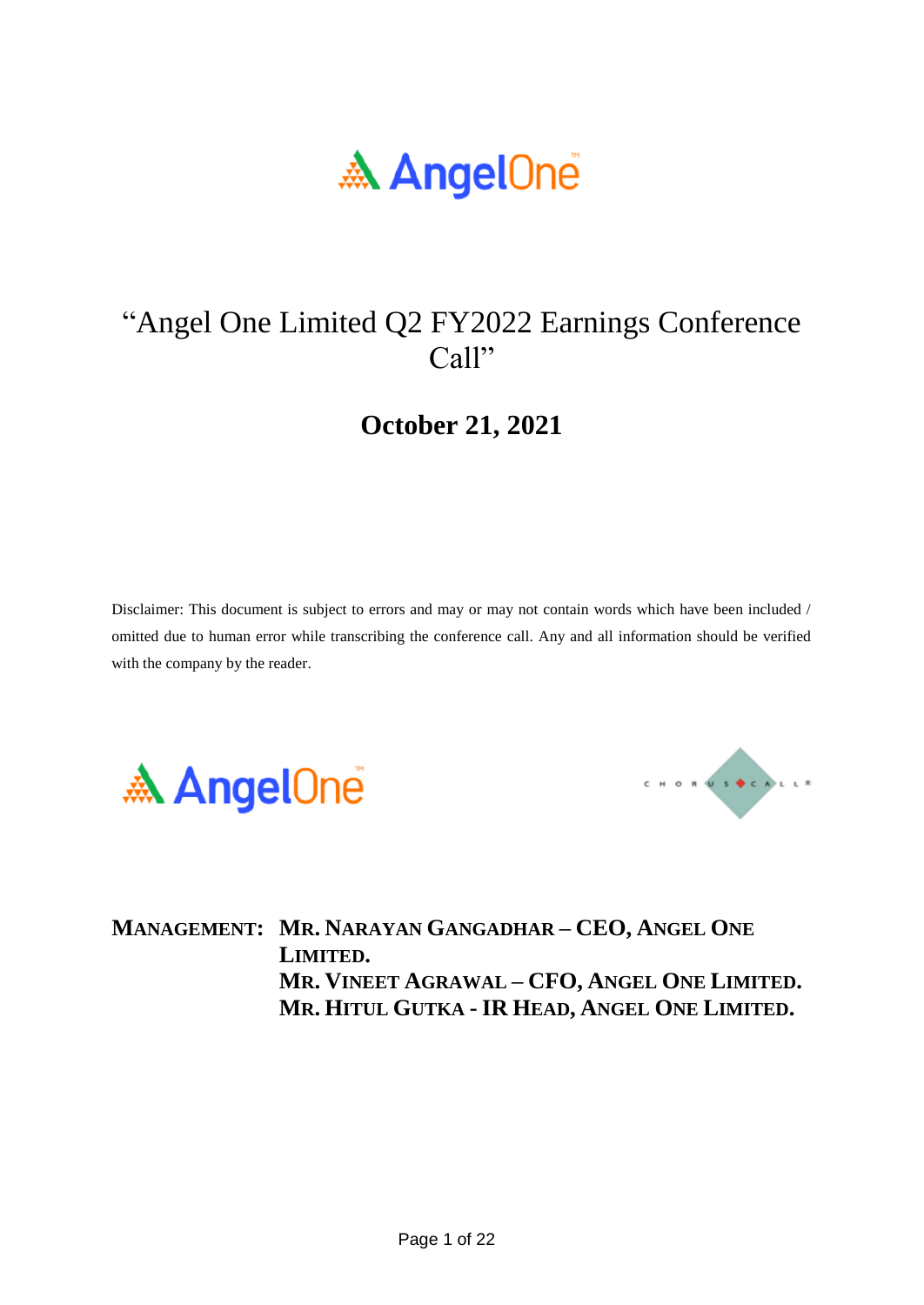

| <b>Moderator:</b> | Good morning ladies and gentlemen. Welcome to Angel One Limited, Q2 FY2022 Earnings               |
|-------------------|---------------------------------------------------------------------------------------------------|
|                   | Conference Call. As a reminder, all participant lines will be in the listen-only mode. And there  |
|                   | will be an opportunity for you to ask questions after the presentation concludes. Should you need |
|                   | assistance during the conference call, please signal an operator by pressing "*" then "0" on your |
|                   | touchtone phone. Please note that this conference is being recorded. This conference call may     |
|                   | contain forward looking statements about the company which are based on beliefs, opinions and     |
|                   | expectations of the company as on the date of this call. These statements are not guarantees of   |
|                   | future performance and involves risks and uncertainties that are difficult to predict. I now hand |
|                   | the conference over to Mr. Narayan Gangadhar. Thank you and over to you, sir.                     |
|                   |                                                                                                   |

**Narayan Gangadhar:** Thank you. Good morning, everybody. On behalf of Angel One Limited, I would like to extend a warm welcome to all of you for our Q2 FY2022 Earnings Call. I am joined by Vineet Agrawal our Chief Financial Officer, Mr. Hitul Gutka the IR Head and SGA, our Investor Relations Advisors.

Since Dinesh is not keeping well, he is unable to participate in today's call with you.

I trust all of you and your loved ones are safe and are in good health. We have published a detailed investor presentation and issued a press release to the stock exchanges. I hope you've had a chance to look through it. I will comment on recent developments and then Vineet will walk you through other aspects of the business and financial performance for the quarter.

Post the vaccination drive carried out in the country, the economy has been reviving strongly, as major sectors are witnessing robust recovery in demand. All the renowned global agencies like IMF, World Bank, ADB, rating agencies, etc have reposed their confidence in India's growth potential. As they continue to forecast the GDP growth between 8% and 10% for the current year. Some of them estimate this growth to continue in 2022 and beyond.

With such robust growth, in the near future and continuing in long term as well, I strongly believe that India's capital markets are poised for experiencing corresponding growth in times to come. Currently, we are at an inflection point where more and more people are opening up to the concept of diversifying their financial assets, and increasing their capital allocation to equities.

In H1 FY2022, India opened 15 million new Demat accounts, which is more than the number of Demat accounts opened in entire FY2021 and thus creating a new milestone of 70 million+ accounts. Majority of these new accounts are coming from Tier II, Tier III and beyond cities.

I am happy to share that digital players like us are using technology to not only open up new geographies, but also to enhance skill sets of this population through our vast repository of financial literacy programs.

Despite such a healthy increase in Demat accounts, even today, we are just at about 5% of India's population have access to equity markets. Now when we stack this against our Asian peers like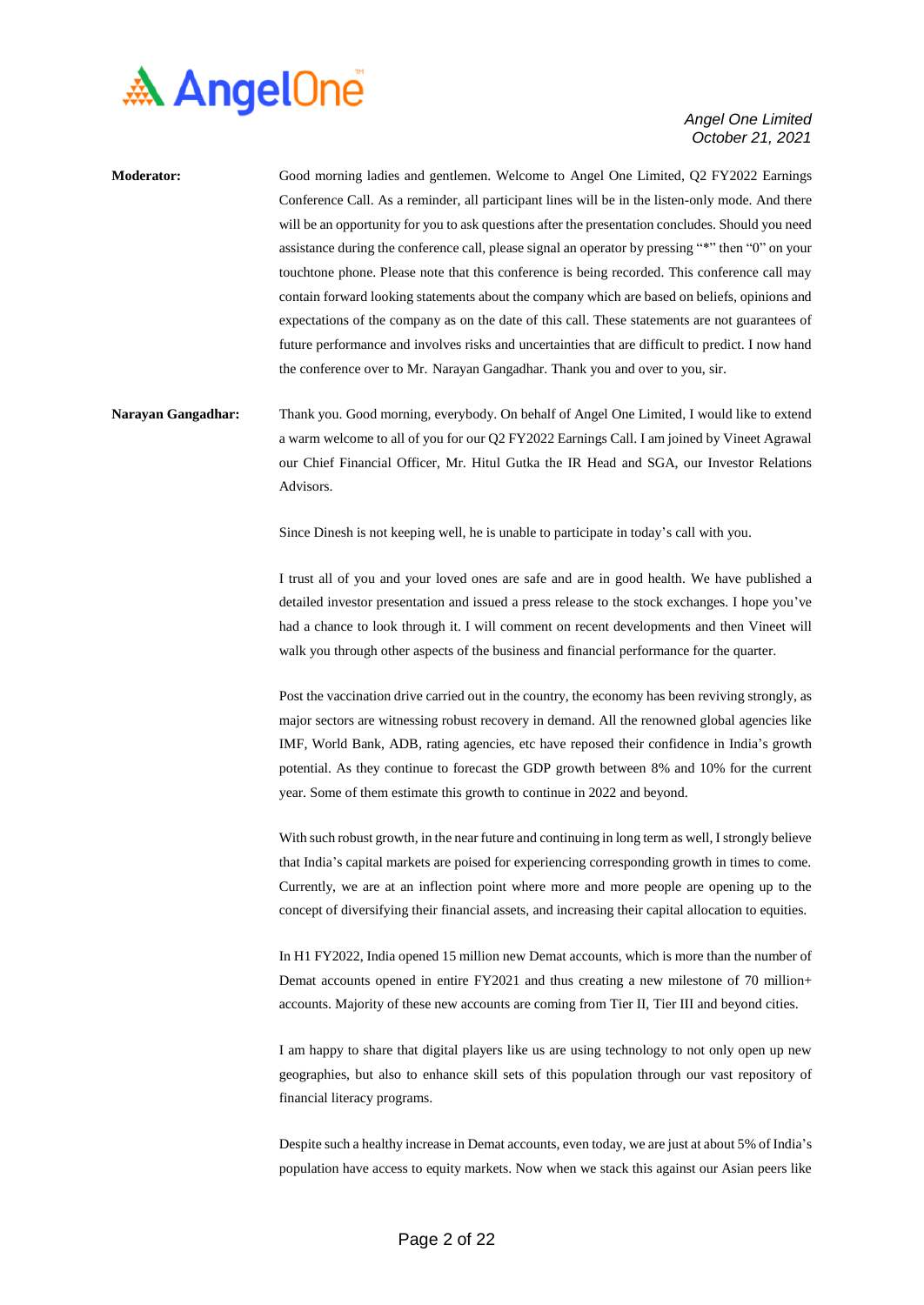

China, and more mature markets like U.S.A, we can distinctly measure the caliber of this sectors growth potential. This is also supported by a growing base of youth, Gen Z and millennial population, majority of whom reside in underserved Tier II, Tier III and beyond cities. Whilst consistent low inflation and resultant modest returns on risk free assets, are attracting this target audience to capital markets, as investors see a strong and sustained momentum in corporate earnings and valuations. As the booming younger population enters their working age, India is estimated to add 175 to 180 million to its large workforce over the next three decades.

Digital players are at the forefront of addressing this large potential market. It has been seen over the last many quarters that approximately 75% of incremental active clients are added by top five digital players of this industry. As a result, the share of these top five digital players in the NSE active clients, has grown approximately 2.5 times over the last nine quarters to 54% as of September 2021.

Angel has been amongst the forerunners of this space, playing a significant role in diversifying India's equity culture. Over time, Angel has built a robust digital platform to tap this young tech savvy population. We continue in our relentless efforts to augment our tech and products, by upskilling, our artificial intelligence, machine learning and data science capabilities. Thereby providing our clients with seamless, best in class experience.

Now as we have discussed in our Q1 FY2022 Earnings Call, we have onboarded some of the best available talent in the field of tech and product development. I'm very happy to report that during this quarter, Mr. Jyotiswarup Raiturkar has joined us as our Chief Technology Officer. Mr. Jyoti has 20+ years of hands-on experience, building high scale tech products and global teams, and has worked with global tech giants like Walmart, Microsoft, Samsung, Goibibo, and Intuit. Along with him, we have onboarded many senior and mid-level executives with similar global experience in designing and handling complex software solutions for large scale digital businesses. These and a few more planned additions, to our tech and product development center in Bengaluru will help Angel One develop planet scale products and solutions and attract the best talent available in the industry. While scaling our systems continues to be the most important task, enhancing product reliability and security, and attaining shorter time to market are also a core product focus. We are elevating our predictive capabilities by using advanced AI, ML and data science techniques. This will further empower us to design our next generation super app with superior and curated personalized journeys, which is currently in the development phase.

In pursuit to democratize stock broking through simplification of our existing products, and also integrating new features, we introduced Insta Trade, a one-of-a-kind feature in the industry, which focuses on simplifying options trading for clients, be it beginners or experienced traders. This uniquely integrated feature helps clients to effortlessly select the index and analyze charts for the most active strike first. Through this feature we target to further strengthen our position in the largest segment of this market.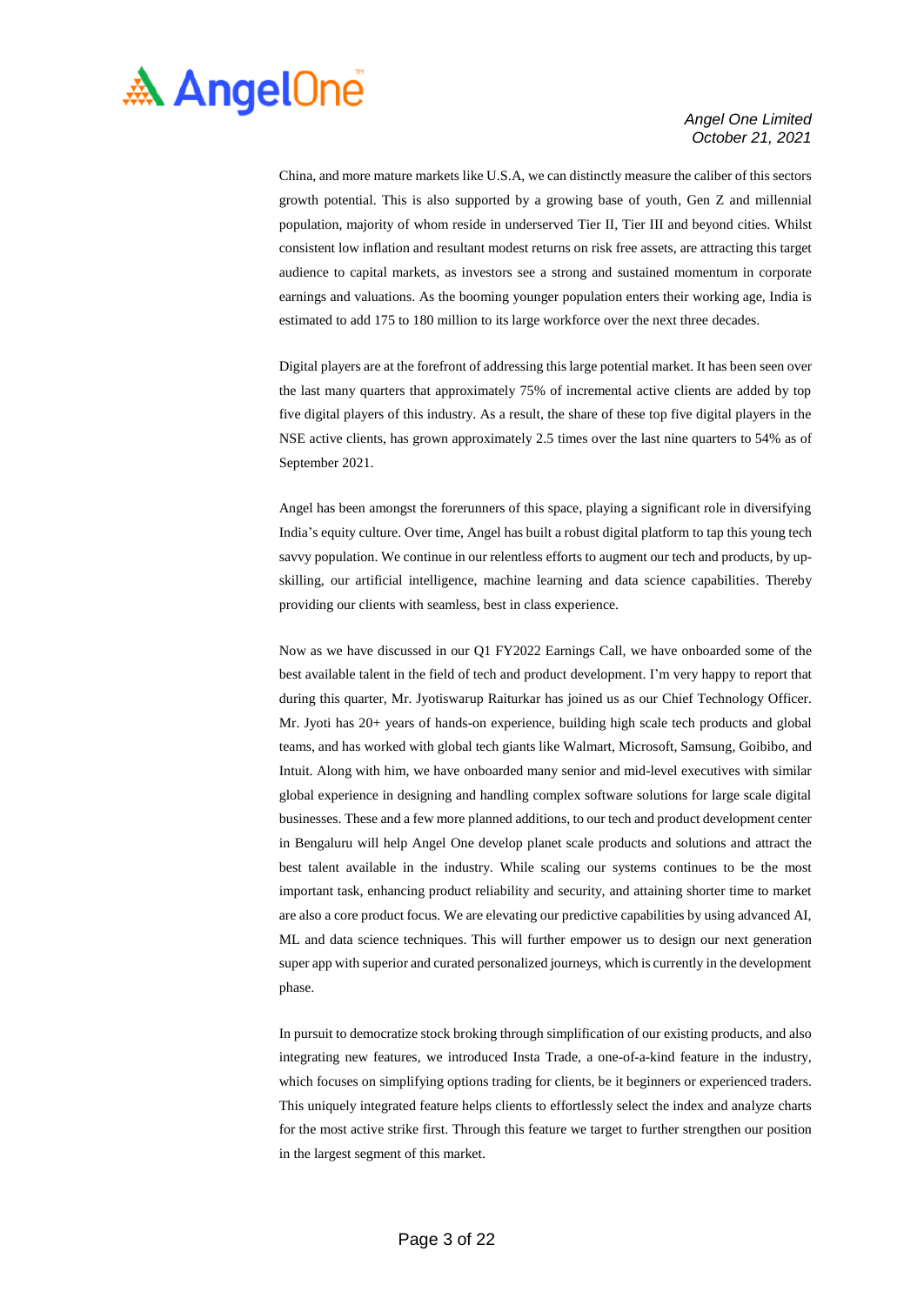

With the IPO market buzzing and expected to remain extremely hot, the IPO Pre-apply feature addition will further delight our clients as they can now pre-apply for their choicest for IPOs, even before the issue opens, and thus saving the time effort during the three-day frenzy.

Developments on our NXT platform further enhances capabilities and the latitude of our large network of authorized person, empowering them to better connect with downstream clients.

These innovations and continued efforts to develop new features and services, strengthen our foundation as we march ahead to attain market leadership. This coupled with our endeavor to imbibe paramount standards of unilateral disclosures, makes us a very unique proposition when compared to our peers. Angel has been the only participant in the industry, which has been consistently broadcasting its fundamental business statistics irrespective of the non-availability of comparative peer data.

All of these efforts separate us from our peers and strengthens our resolve to run this business in a very transparent manner and tap the massive growth opportunity that is going on unfold in the Indian capital market space.

At the start of the year, our Board had approved our foray into setting up an asset management company. I am very happy to share that our application is in process with SEBI for their inprinciple approval. The AMC will be available to fulfill our endeavor to provide with unique and curated financial products to our clients and enhance the value chain of our business. The wealth-tech business is just shaping up in the digital landscape in India. And Angel will certainly play an important role in this evolving space.

The effervescence and freshness of our Angel One brand, and its endorsement by our target client base has been further riveted with Angel Broking Limited being rechristened as Angel One Limited.

I'm very happy to share with you that the Board has approved distribution of 35% of Q2 FY22 consolidated post tax profit as the second interim dividend to our shareholders. The record date has already been communicated to shareholders via our stock exchange notification.

With this, I now request Mr. Vineet Agrawal, our CFO to brief you on the financial performance of the company. Thank you, over to you Vineet.

**Vineet Agrawal:** Thank you Narayan. Good morning, everyone. I will take you through the operational and financial snapshot for the quarter gone by. Angel continued to deliver an exceptionally strong performance on all operating parameters, which also translated into strong financial results for the quarter. We continued to acquire close to 1.3 million clients during the quarter. This is the second consecutive quarter where we have acquired more than 1.2 million clients. In H1 FY2022, we acquired approximately 2.5 million clients, which is more than what we acquired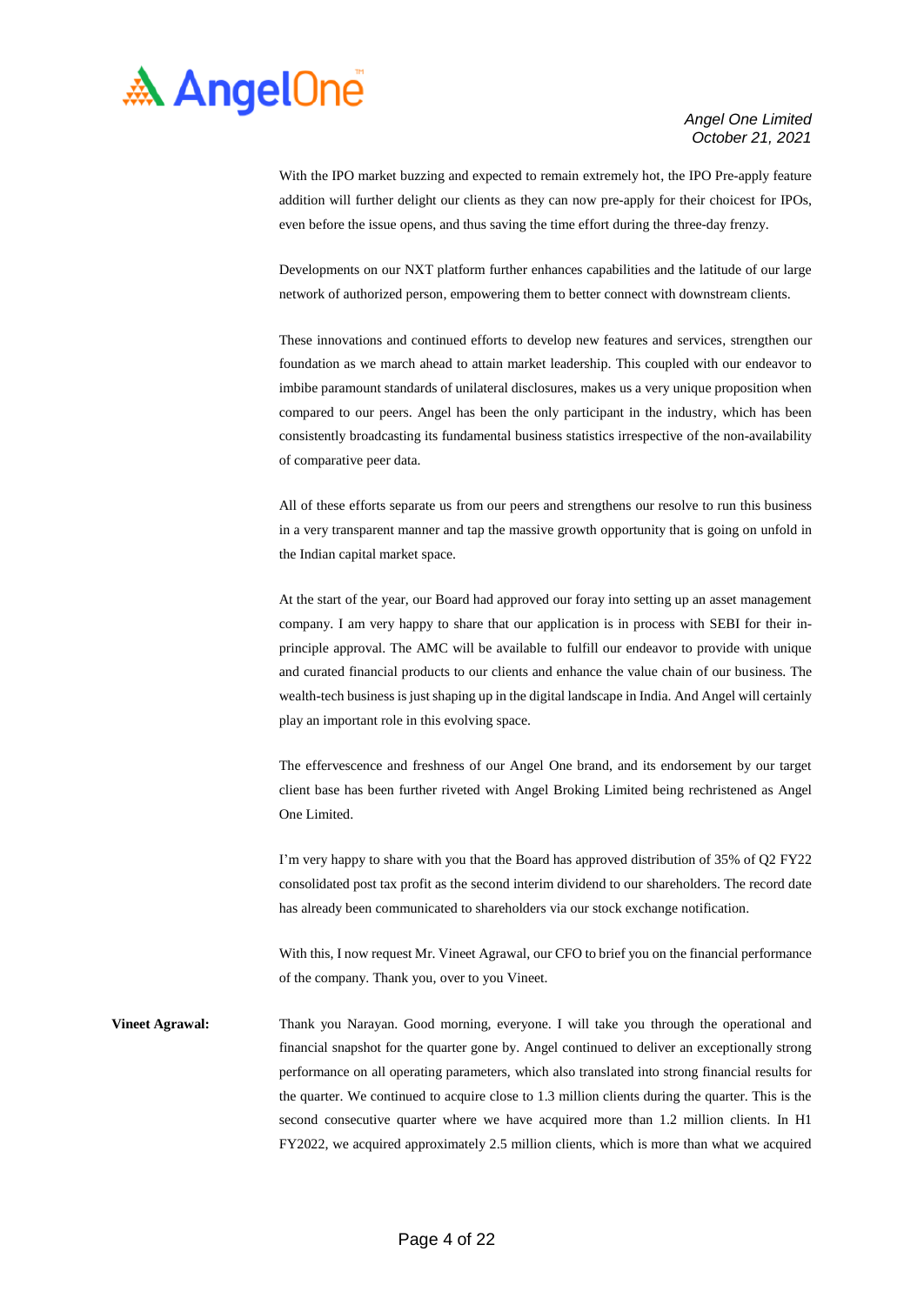

in the entire financial year 2021. This has been possible basis our robust processes, continually strong performance marketing, backed by our efficacious tech and product suite.

With this addition, we have grown to become a family of 6.5 million+ clients on our platform, which translates into a formidable 9.3% market share of India's total Demat accounts. On incremental basis, our market share stands at 15.3% for the quarter, thus indicating that we are on track to attain our overall market share in total Demat accounts closer to this 15% mark.

As we increase our presence in Tier II, Tier III and beyond geographies, we continue to onboard the digital native Gen Z and Millennial clients for the fifth quarter in a row. More than 90% of our acquisitions are from these upcountry towns and cities. Further, our efforts to connect with the young generation early, has resulted in the median age, of these newly acquired clients, at 30 and below years, again for the fifth quarter consecutively. Our comprehensive and simplified flat fee tariff structure continues to be extremely popular, with more than 90% of our clients signing up for it for the sixth consecutive quarter.

We continue to evolve our large library of diverse chapters on financial products, thus up-skilling both new to market and experienced clients. As clients become more educated, their potential to become active and remain so, also increases. This is reflected from our expanding base of active clients on NSE, which has steadily grown quarter-over-quarter to approximately 2.5 million as of September 2021. This translates into a 5.7x increase since September 2019 as compared to 4.5x increase in our client base over the same period, thus translating into a significant improvement in the active client ratio to approximately 38% now from less than 30% in September 2019.

Growing client base and corresponding increase in active client base has led to significant improvement in the number of trades and average daily turnover to 288 million, up by 16% quarter-on-quarter and Rs.5.8 trillion, up by 27%, quarter-on-quarter respectively in Q2 FY2022. Our market share in overall equity turnover continues to remain strong at 21.2% for Q2 FY2022. At this point, I wish to bring to your attention that Angel's share in the commodity segment is now inching closer to our previous best, which we have achieved in our lifetime.

Having said that, we have witnessed some transient softness in our turnover market share, as peak margin norms were being implemented across phases from December 2020 to September 2021. Now with 100% implementation of these regulations complete and our acquisition engines working full blast, we believe that we are poised to experience improvement across all segments of our turnover market share going forward.

The outcome of Q2 FY2022 reflects our core strength in this ever competitive industry. We continue to improve on all our earlier achievements, whilst creating new benchmarks for ourselves. We close the quarter with our highest ever gross revenue of Rs.5.4 billion, registering a 13.4% sequential growth, which is further split as follows. Gross broking revenues accounted for approximately 67% of our total gross revenues, with a quarter-on-quarter growth of 11.4%.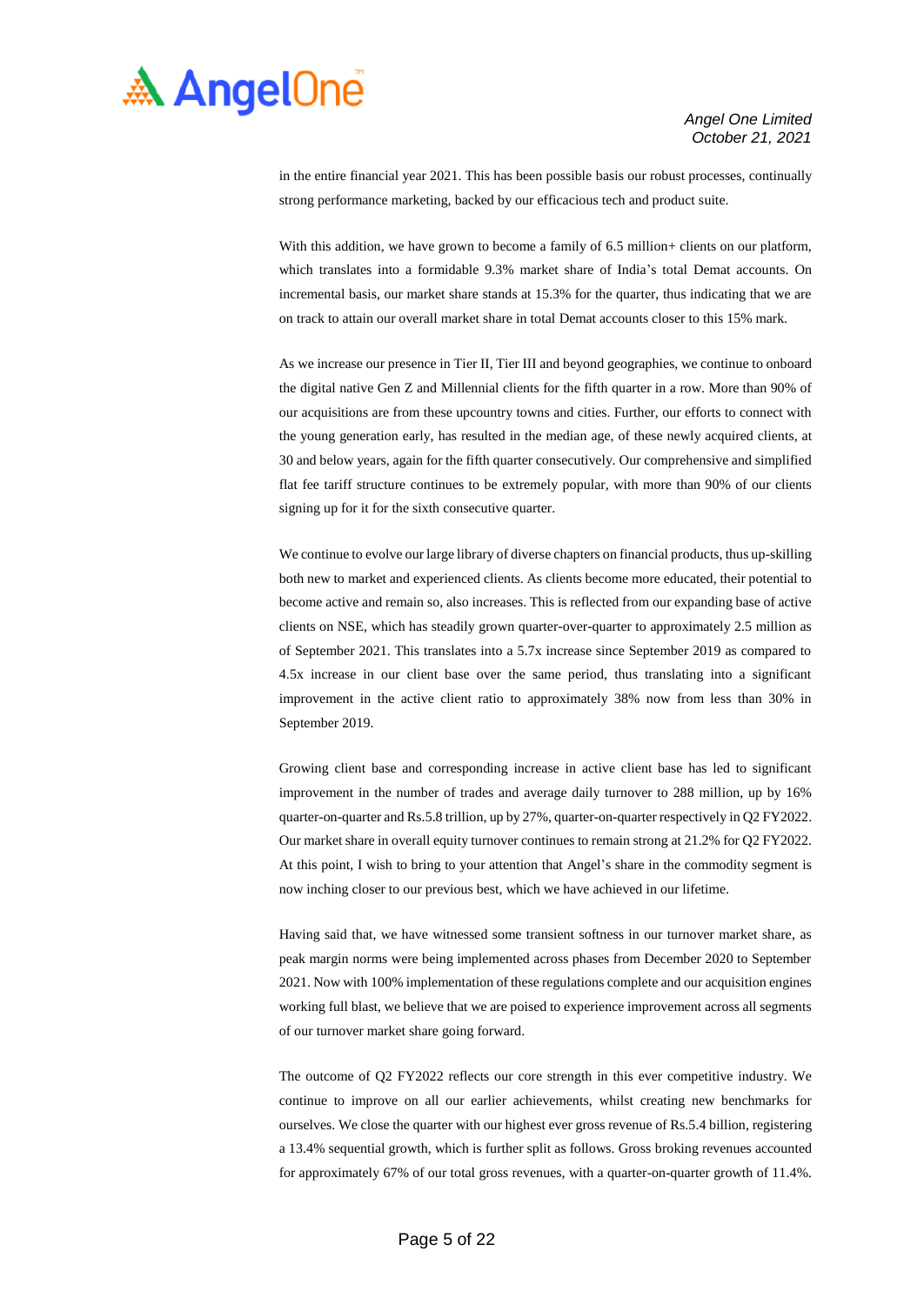

Interest income which includes interest on our client funding book and interest earned from deposits accounted for approximately 17%, growing by 26.3% quarter-on-quarter. Depository income contributed approximately 6%, a growth of 9.5% quarter-on-quarter. Income from distribution of third-party products was approximately 2%, growing by 163.7% quarter-onquarter, and other operating income contributed approximately 9%, a de-growth of about 2.5% quarter-on-quarter. The share of F&O segment in our gross broking revenue increased further to approximately 69% while the contribution of cash segment stood at 26%. The share of commodity and currency segments was 4% and 1% respectively.

During the quarter, improved participation in the cash delivery segment and a greater push for MTF led to a 25% sequential growth in our average client funding book to approximately Rs.15.3 billion. This coupled with healthy increase in deposits led to a 26% sequential growth in our interest income.

After sharing commission with our authorized persons, approximately 74% of the net broking revenue was contributed by our direct clients, whilst the balance is attributed to the clients of our authorized persons.

Since we have been adding clients at a very brisk pace over the last two years, the net broking revenue from clients who are less than two years on our platform continues to remain high at 75% in Q2 FY2022, whilst the balance is contributed by more than two-year-old clients. Contribution of the net broking revenue by less than two-year-old clients and two plus year old clients grew by 4.2x and 2.5x in Q2 FY2022 over the corresponding Q2 FY2020 respectively.

The net broking revenue under the flat fee plan continued to witness strong momentum growing to a significant 80% of our overall net broking revenue. At the same time the share of net broking revenue from the traditional plan in the total revenue pie has been reducing consistently from 50% in Q1 FY2020 to 12% in Q2 FY2022.

Finance costs increased to Rs.179 million from Rs.164 million in previous quarter, primarily on account of higher average borrowing corresponding to the increase in the client funding book.

As we have been discussing earlier by Narayan, we have added some of the best talent in our digital business. These are some of the most sought-after names in the industry. Due to this, we have seen an approximately 17% sequential growth in our employee cost, excluding the ESOP cost. Augmentation of human capital in tech, product development and digital revenue functions were the mainstay of this increase.

Other expenses for the quarter rose to approximately 1.4 billion representing a sequential growth of 17.5%. Moving to a new brand Angel One, contributed a slightly higher spend on marketing and advertisement. While increase in client acquisition, tech spend and depository charges were the other reasons for the increase.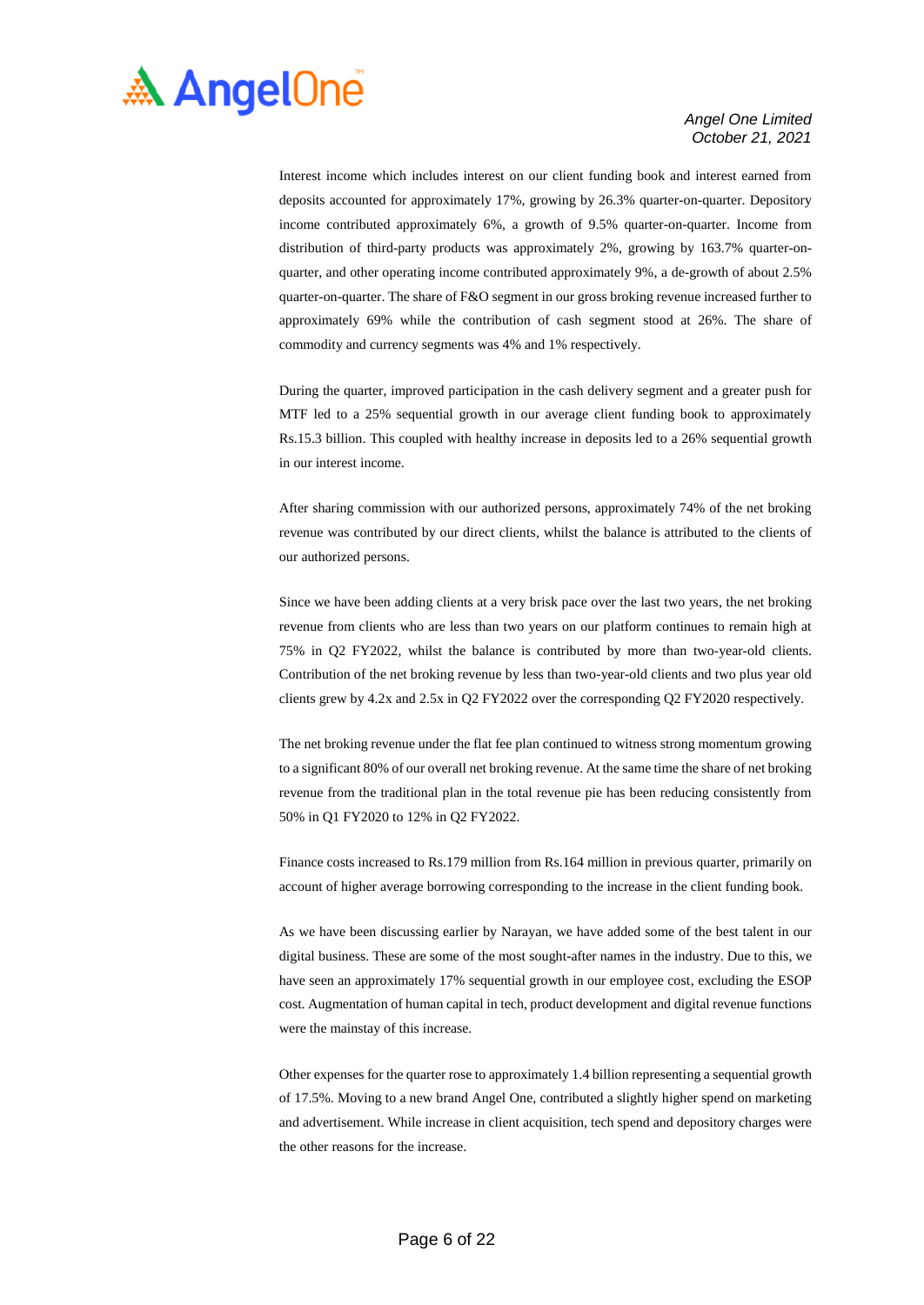

On account of both of these, our total cost is higher by about Rs.70 million during the quarter. There will be some amount that will be spent for one more quarter as we continue to add more talent on our tech and product development team and on our rebranding.

Consolidated operating profit and operating profit margin for the quarter stood at Rs.1.8 billion and 47.4% respectively. Consolidated profit after tax from continuing operations increased by approximately 11% sequentially to Rs.1.34 billion once again the highest ever for any quarter to date. Consolidated earnings per share grew to a robust Rs.16.3 per equity share on quarterly basis.

For H1 FY2022, our performance is as follows, our gross revenues stood at Rs.10.1 billion representing a growth of 79% for the corresponding period of financial year 2020. Our operating profit stood at Rs.3.5 billion representing a growth of 101% for the comparable period of financial year 2020. Our operating profit margin expanded by 152 basis points to 48.1% over the same period of last year. Whilst consolidated profit after tax from continuing operations grew by 108% to Rs.2.6 billion over the same period of the last year. Consolidated earnings per share grew by 82% to Rs.31.1 per equity share.

On the balance sheet side, the cash and cash equivalents increased to Rs.45 billion due to corresponding increase in clients funds to approximately Rs.38 billion. The period ending client funding was at Rs.17.8 billion, whereas borrowing stood at 12.1 billion. Some enhancements in tech capabilities led to a marginal increase in the fixed assets to Rs.1.3 billion as of 30th September 2021, up from Rs.1.2 billion as on March 2021. Robust profitability along with efficient capital utilization led to a significant improvement in annualized average return on equity to 42%. With this, I conclude the presentation and open the floor for further discussion.

- **Moderator:** Thank you. Ladies and gentlemen, we will now begin with the question-and-answer session. The first question is from the line of Nidhesh Jain from Investec. Please go ahead.
- **Nidhesh Jain:** Sir firstly, on the distribution income, I noticed that there is a sharp increase this quarter. So, what is the reason for that, because previous to this quarter, we have not been seeing any significant traction on the distribution income. Though, the numbers are pretty small, but there has been sharp increase almost 100% growth on a quarter-on-quarter basis. So, can you explain that and should we expect further momentum in that over a period of time?
- **Vineet Agrawal:** So, in this quarter, we had closed about 20 odd IPOs and that led to an increase in the distribution income apart from of course the increase in income from insurance and mutual fund products.
- **Nidhesh Jain:** Sure. So, a large part of increase is because of IPOs that we have seen in this quarter?
- **Vineet Agrawal:** Primarily because of IPO yes, as I said there were more than 20 IPOs and we've strengthened our position there.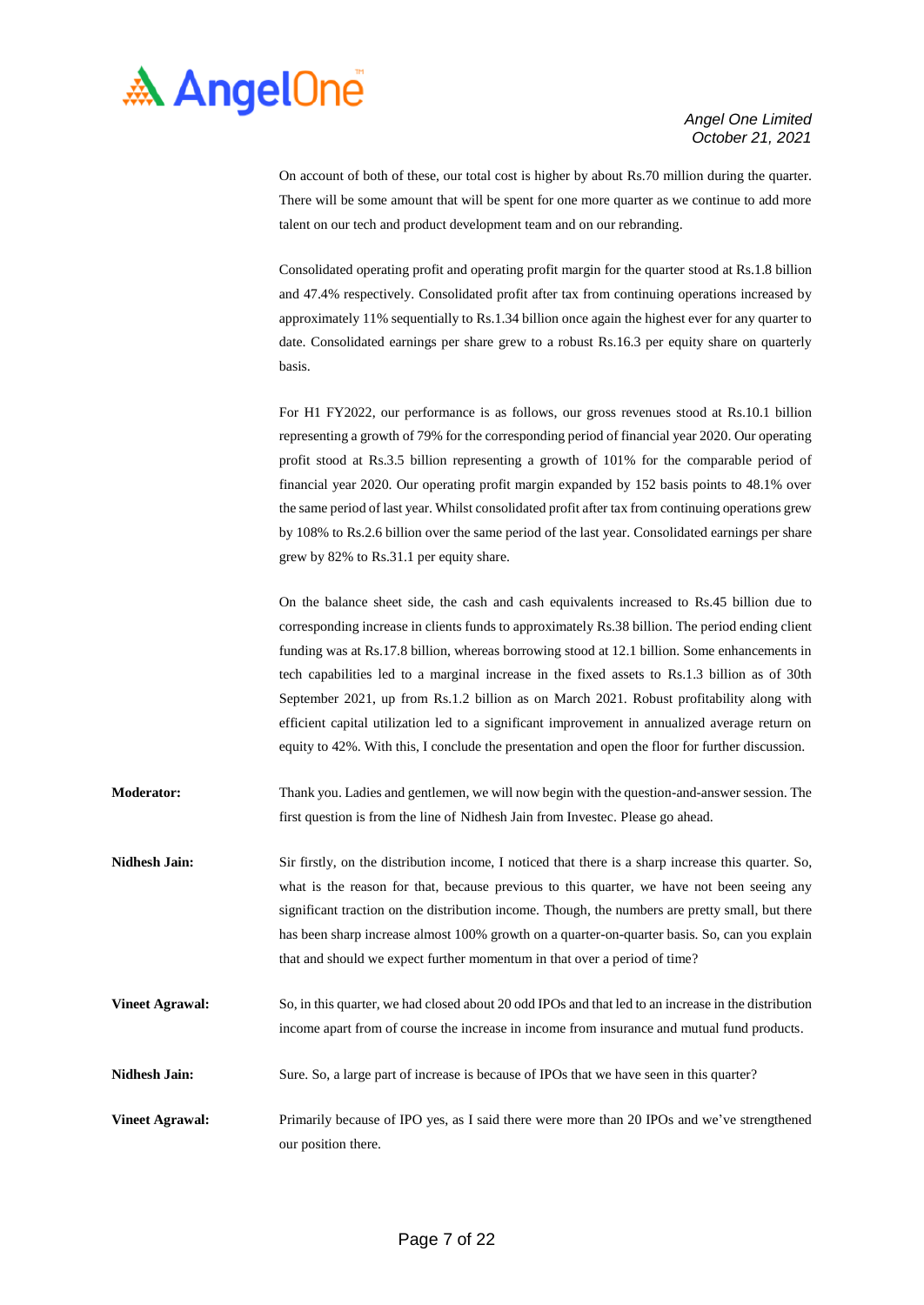

- **Nidhesh Jain:** Sure. And with respect to AMC application can you share the timelines by which you expect to start that operations and as well as any sort of analysis that we would have done that how much we will be able to cross sell to our customers, what will be the strategy, what sort of products we plan to launch, if you can share some color on that?
- **Vineet Agrawal:** So, the application was filed in September of 2021. Typically, it takes about four quarters or so, or rather six quarters to set up the entire business and then another two or three quarters to launch the scheme. So, we're looking at about six to eight quarters as a horizon to be able to launch the AMC business. And once we are closer to the launch, then we will share the other details.
- **Nidhesh Jain:** And lastly, the average revenue per user has been declining if I look at the trend for the last three, four quarters and this quarter the decline has been quite sharp, almost 11% sequential decline in average broking revenue per user. So, what is driving that and how do we see that trend playing out. Does it mean that the incremental customers that we are acquiring the ARPU there is lower than our base customers?
- **Vineet Agrawal:** So, we do not discuss ARPU, because it's competitive information. But all I can say is that our share in the active Demat and active accounts has increased. And with the increase in the cash delivery volumes, you would see because cash delivery is zero brokerage transaction. So, you will see some movement there, but overall if you see our revenue has increased, and our active clients have also increased. So, these are healthy signs, apart from the increase in the overall turnover market share.
- Nidhesh Jain: Yes, directionally if you can give some comments that on an incremental basis how are the ARPU trend of customer that we are acquiring in let's say for last two quarters, how are the ARPU trends there versus the stock of customer that we had?
- **Vineet Agrawal:** So, the inflow of the clients has been largely in these last two months. So, giving a trend that way will not be correct, but again as I said, we do not discuss ARPU because of it being a very sensitive information. So, as I mentioned directionally I can tell you that the market share is something which we track on a very minute basis, apart from the growth in the active client base as well as the revenues.
- Nidhesh Jain: Sure. So, is there a change in our average payback period or that remains broadly similar?

**Vineet Agrawal:** That remains broadly in that same range of less than two quarters.

**Moderator:** Thank you. The next question is from the line of Akshay Ashok from Dalal & Broacha Stock Broking. Please go ahead.

Akshay Ashok: I just had two questions. One was, so this market share do you think will recover because there has been a dropped in F&O market share on a Q-o-Q basis and overall equity market share on a Q-o-Q basis. Now that we are adding, healthy numbers in terms of client addition. What is the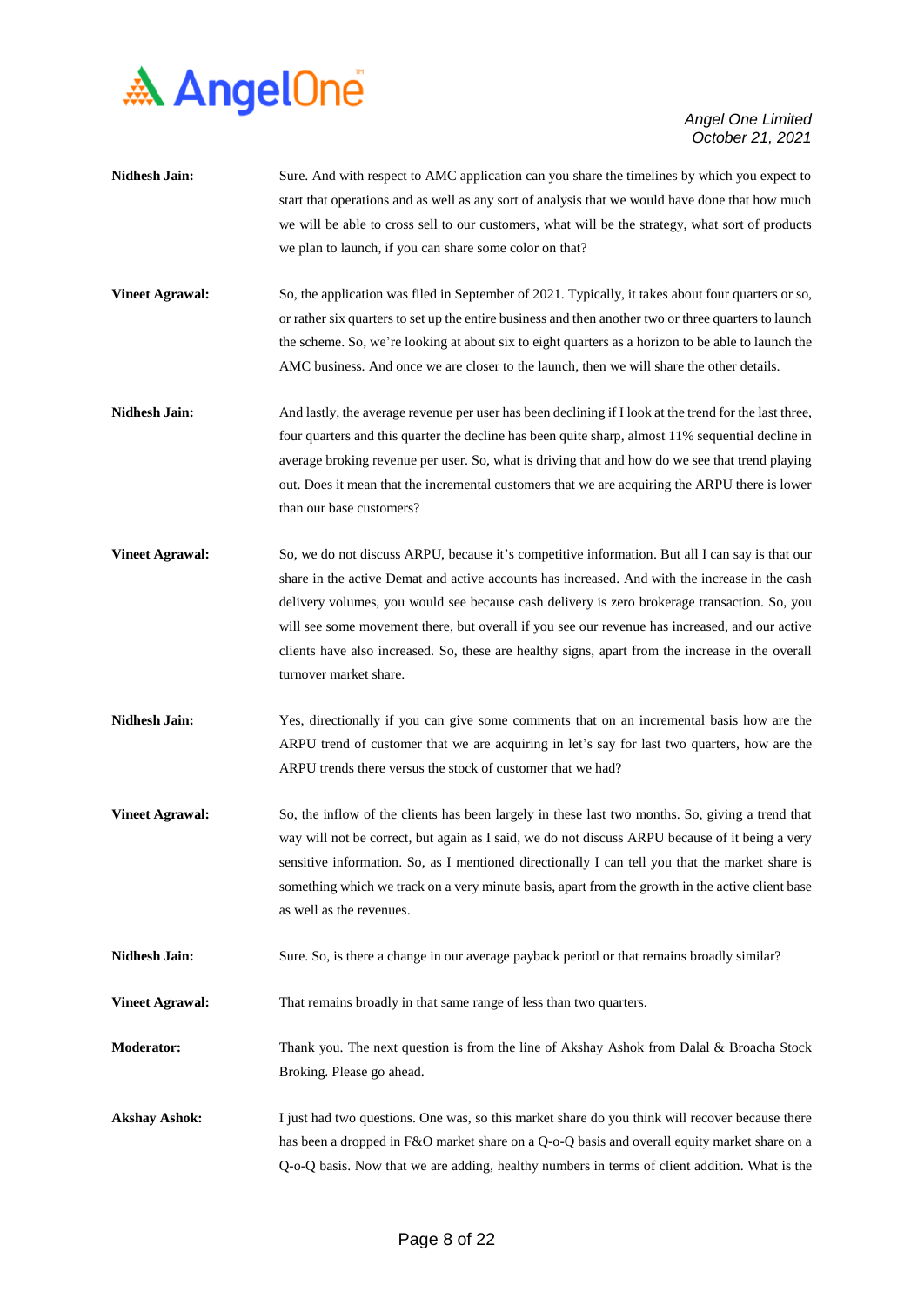

reason, why is there has been a slight dip and you feel this will pick up in the coming quarters, that is one and the Super app, if you could just say the timeline, because I thought by the end of the calendar year, or at least by the end of financial year was your aim right to bring out the Super app. Just these two questions. Thank you.

**Narayan Gangadhar:** So, hi this is Narayan. So, the Super app the timeline is basically we are on track to launch it by the end of FY2022 which is in March of next year. That's where we are aiming to go live with it and start laying that foundation for launching subsequent apps on top of that. And now I will hand it over to Vineet, who can talk about your first question market share.

- **Vineet Agrawal:** So, as far as the market share is concerned, so we've seen these four phases of implementation of the margin norms from December 2020 to September 2021. And in each of these four phases, whenever the implementations happened, we saw a momentary dip in the market share and then we've seen the market share come back strongly. So, we expect the market shares to grow across all segments going forward. Now with all the four phases having implemented as of September and then going forward with the robust client acquisition engine that we have; we are expecting our market share to grow.
- **Akshay Ashok:** And what will be the run rate you are aiming at in terms of client addition. Although, I know that adding four lakh clients a month will be tough, but approximately what will be the run rate you're aiming at?
- **Vineet Agrawal:** Well, this is the minimum you can expect us to achieve over the next few quarters. So, we will continue at least with a run rate of around 1.2 million a quarter. And obviously we are aiming for higher.
- **Moderator:** Thank you. The next question is from the line of Madhukar Ladha from Elara Capital. Please go ahead.

**Madhukar Ladha:** I just had a question, in the opening comments Mr. Narayan mentioned something about an options analytical tool can you explain that a little bit in detail, I missed that a little bit.

**Narayan Gangadhar:** So, as I explained early on in the call, we have been actively working to simplify our products for our customers. Majority of customers who are coming on our platform, through the digital strategies, majority of them are actually first-time customers. And many of them don't have a lot of experience using financial instruments. So, I firmly believe that if we can make it easy for these customers to understand the instrument, and to understand how to leverage that instrument in a very intuitive way by simplifying the experience, we will continue to unlock greater and greater value from this space. So, with this philosophy, in last quarter, we took a pretty important feature, which is our options trading feature, and we simplified it by launching a product known as Insta Trade. And now, the whole point of Insta Trade is that it's an industry first feature that makes it extremely simple for anybody to come and understand what is an option, how to trade with an option, what are the risks associated with it, and how to calibrate the risk reward ratio.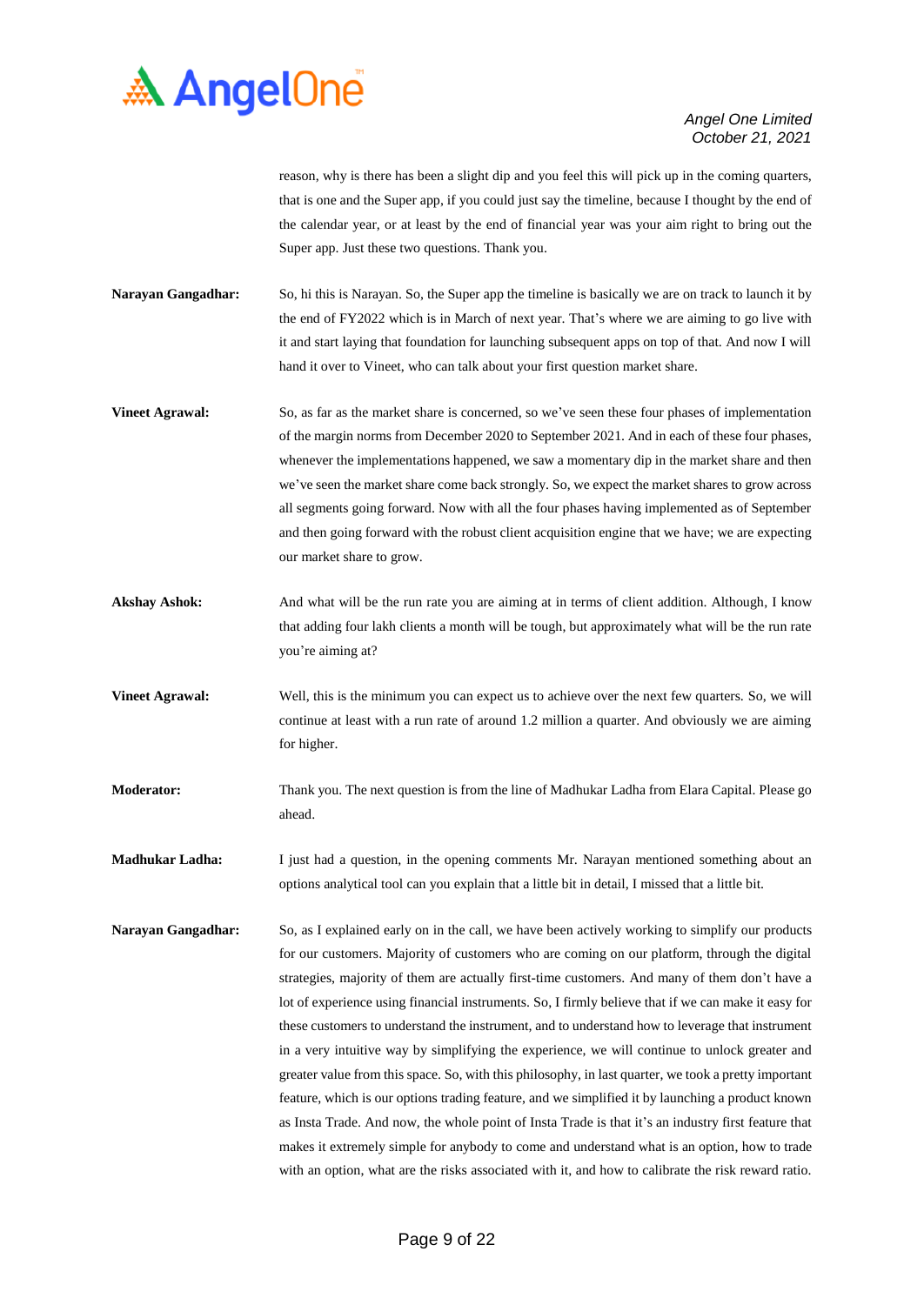

So, this is the first of its kind and it was actually the best in class feature that kind of aims to disrupt by making these instruments more accessible to the masses. So, that is what the parameters of the feature, and that's what the thesis is all about.

- **Madhukar Ladha:** Does it sort of, suggest option strategies? Just sort of how does it make someone trade, because so far what I understood is it basically explains the payoff mechanism and risk of an option, but within a set of option chains. How does it sort of make it easier for a customer to say, okay this is what you should trade, or this is what you should do. And it goes to as far as that?
- **Narayan Gangadhar:** Yes, so our first iteration of the feature has been, is just a presentation of what the strategies are, we don't actually go into a lot of detail into what specific strategies are in the market, because there is quite a few. Now that is something we are going to continue to iterate on that's coming in the subsequent quarters. But to start off right off the gate, we are essentially giving them basic parameters such as a timeline, such as an investor sentiment, and asking them to calibrate and giving them a tool that visually lets them calibrate on a slider. So, if you have not used the feature, I would suggest you go back and try it. So, it will be much easier than explaining on the call, so it's a beautiful experience. If you click on the feature, it will show you a beautiful timeline, then it will give you a sense of where the, let's say you want to trade on NIFTY50 options or NIFTY options it will tell you where you are at today. And it will for each one of those days it will give you a corresponding risk reward split. So, what happens is that, with that of course, we have more information which the customer can click on the app and they will get a lot more idea about what strategies are being picked and such. But our first foray of the product is essentially this overall integrated simplistic view where within a few clicks you can actually start redeeming value out of the whole options tray.
- **Moderator:** Thank you. The next question is from the line of Arpit Agarwal from Electrum Capital. Please go ahead. As there's no response from the current participant, we'll move on to the next, that s from the line of Saurabh Dhole from Trivantage Capital. Please go ahead.
- **Saurabh Dhole:** A couple of questions from my end. So, the first one is, could you just explain what are the components of this interest income line item apart from the ESOP MTF interest accruals?
- **Vineet Agrawal:** So, the interest income constitutes the client funding book, which is a combination of MTF, the LAS that we have on the NBFC and the T+7 trade receivables that we have. So, all put together is the client funding income that we get, plus the interest that we earn from deposits that we placed with exchanges in the form of margins.
- **Saurabh Dhole:** Okay. So, on the deposits that you place in the exchanges how much would you be earning approximately on that?
- **Vineet Agrawal:** It depends on what the interest rates are on the deposits and the tenor of the deposit. So, it keeps on varying, but it would be in the range of about 3.5%, 4%.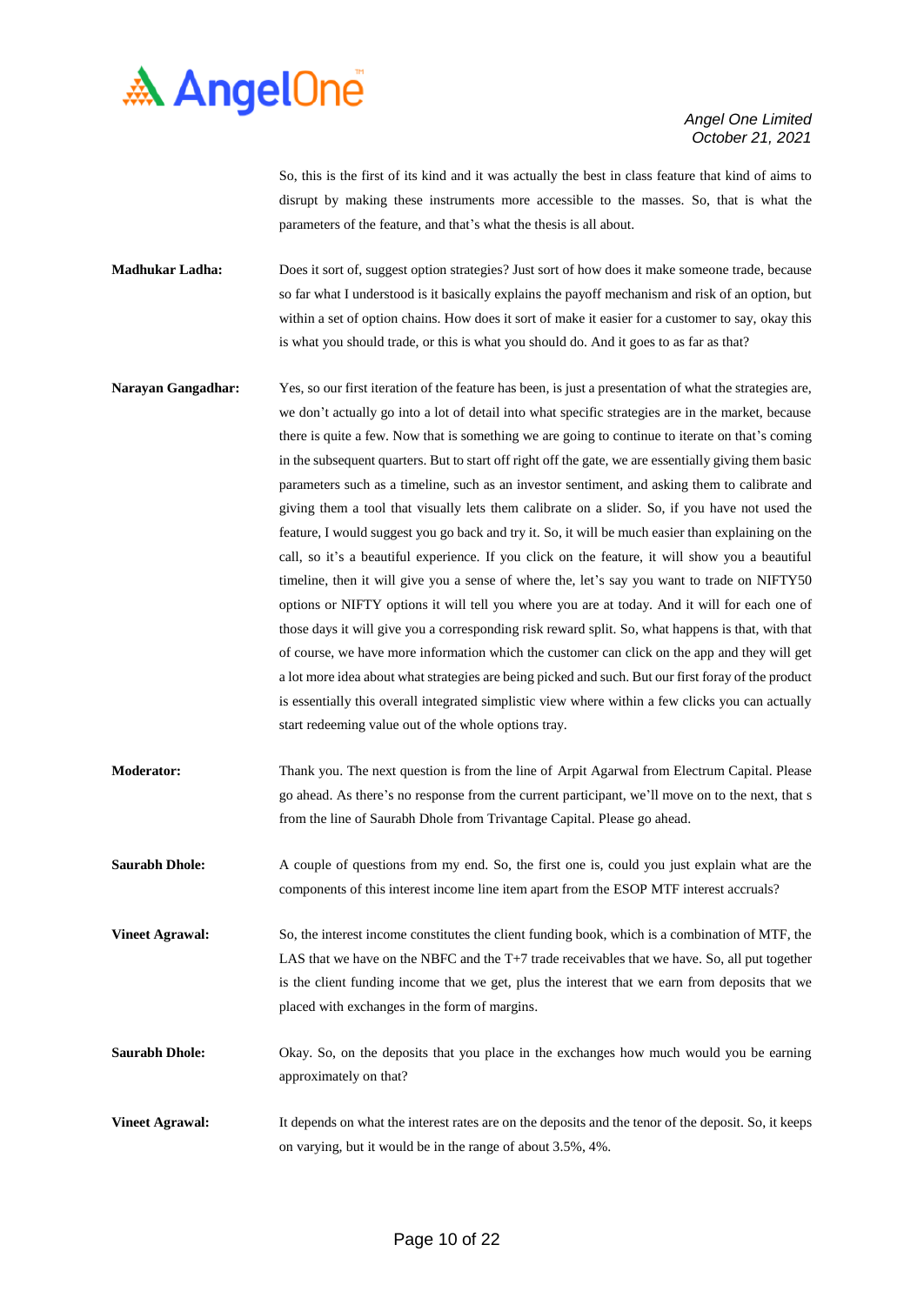

- **Saurabh Dhole:** Okay. And sir the other question is that we understand that this business can be very volatile in terms of the top line movements. So, in case of say 15%, 20% kind of drops in the revenue line items, what kind of cost income ratios can we expect because, how nimble is the business model is what I'm trying to understand here.
- **Vineet Agrawal:** I think this question has been asked a few times earlier as well. So, I can tell you that this business whilst 15%, 20% drop is something which is not so frequent or easy, but I can still tell you that we have enough levers within our cost system to be able to bring down our cost. So, majority of our cost is the client acquisition cost, that we incur on a quarter-on-quarter basis to acquire these clients that can be curtailed to a certain extent. The employee cost is something where a large part of the cost is attributable to the variable component that can be controlled and now of course. With the decline in the volumes, the cost related to volumes also will go down. So, overall, there is enough space and lever for us to be able to maintain these kind of margins that we have, even if there is a drop in the revenues.
- **Saurabh Dhole:** Okay. And sir just one last question. In terms of the massive surge, that we're seeing in the derivative volumes as in if you look at the exit rates in the September quarter as well as the numbers for the month of October, in your view what is actually causing such a massive surge in volumes, is it purely the penetration that is happening in the Tier II, Tier III cities or is there something else also which is playing out?
- **Vineet Agrawal:** Yes, it's a combination of both the penetration that is there amongst the Tier II, Tier III and beyond cities, as well as people understanding the product much better given that there is a huge repository of information that is available on the social media, YouTube, etc including the videos that we also have uploaded on various social media channels. So, people being able to understand this product more easily and of course with a lower capital they can take a better exposure. And of course, people now are getting into this option trade from those smaller towns and cities. So, a combination of these is something which we feel that has a strong participation from the retail segment.
- **Moderator:** Thank you. The next question is from the line of Vidhi Shah from Antique Stock Broking. Please go ahead.

**Vidhi Shah:** Firstly, can you please tell me what will be the percentage of ESOP cost in overall employee expenses for this quarter?

**Vineet Agrawal:** ESOP cost is about Rs.34 million for this quarter, which we have mentioned in our deck.

**Vidhi Shah:** Okay. And secondly, can you please explain why the number of trades is not growing so much compared to the active clients that we acquire. The number of trades look quite low. Any particular reason behind that, or how are we working towards that?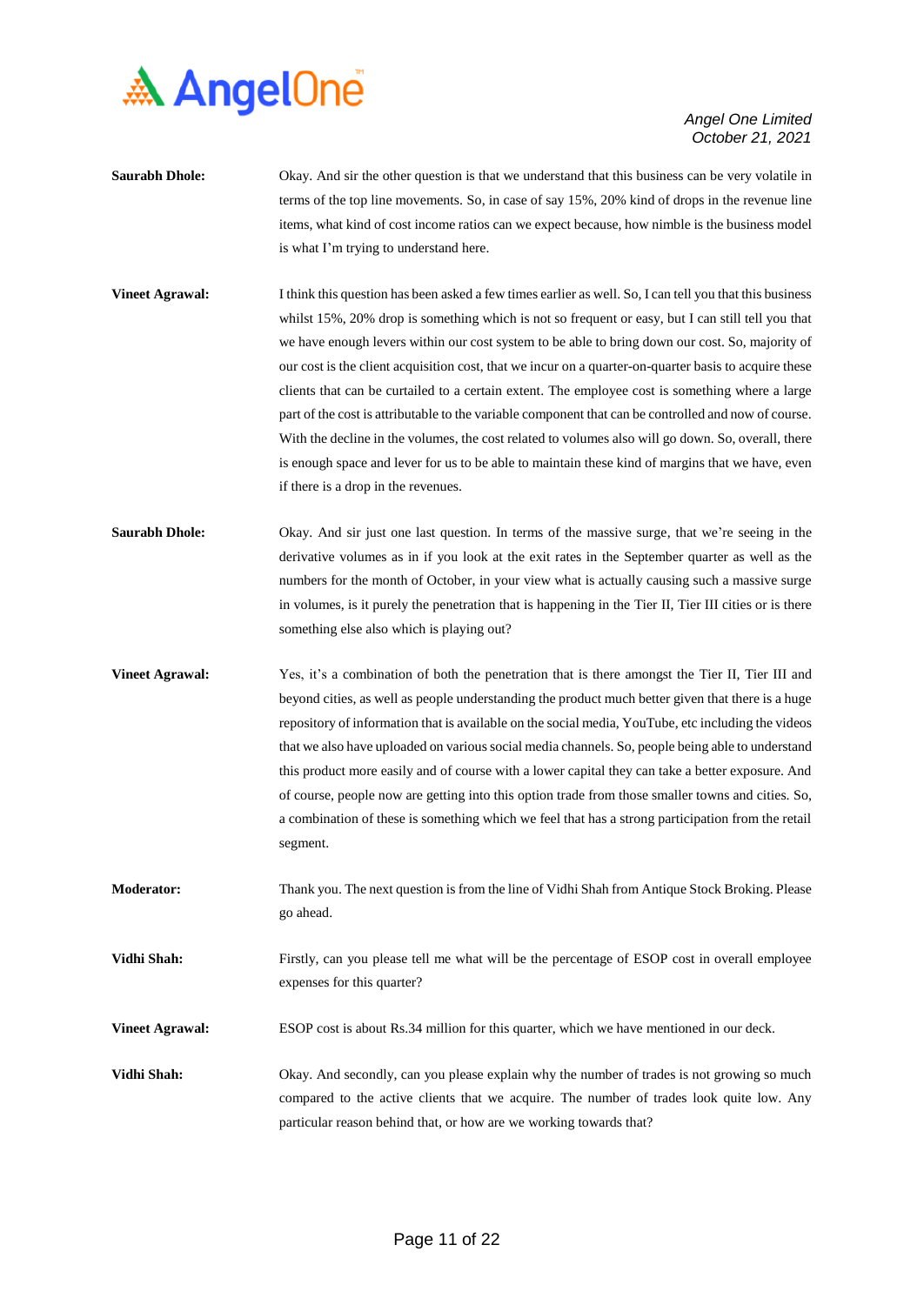

**Vineet Agrawal:** So, number of trades are a combination of various factors in the market. As I mentioned a few minutes back, the implementation of the margin rules were one of the factors that contributed to some softening in the volumes as well as the number of trades. But otherwise, the number of trades have grown about 16% quarter-on-quarter to a healthy 288 million. That's a good number given the active client base has also grown by about 4.5 lakh over that same period. **Vidhi Shah:** Okay. I thought the impact of margin volume is no longer there compared to the impact was largely covered in the first and the second phase? **Vineet Agrawal:** Each of these four phases had some impact. Large part of the impact was of course in the first two phases, but even the third and fourth phase phases did have some impact. Now with that done and dusted we don't see that uncertainty now.

**Moderator:** Thank you. The next question is from the line of Ankit Babel from Subhkam Ventures. Please go ahead.

- **Ankit Babel:** Sir a few questions. Sir you did mention that you have acquired an excellent talent pool. What we need to understand is, if you can share your vision for the next say around two, three years where you see Angle as, what all new verticals you plan to add, any diversification in business. So, where do you see Angel?
- **Narayan Gangadhar:** So, as Dineshbhai always mentioned, our goal is to get to the number one position in the broking space, because we firmly believe that the broking space itself is under penetrated from just both from a reach perspective and also from a depth perspective. So, if you look at the kind of tools that are available, the kind of products, there is still a lot more innovation to be had here, to bring newer and newer abilities to the market. So, basically get to that number one spot by driving innovation in the broking business, as it stands. Now, as we scale to the next level, basically one of the most important things we need to do is we need to build a very robust technology platform. As you have seen just in the last six months, we have added more people than we added in all of 2020. And this trend is only going to continue to the scale. So, clearly as when you have such a vast group of customers on the platform, the core technology, the core scale, the core customer experience becomes the most important differentiating factors. Because capabilities everybody can provide, that is provided by every major tech platform is going to allow you the capabilities to trade. But what is differentiating is really the experience and that experience is covered by machine learning by AI and by data science. That is really where we think the future is headed. So, to answer your question, of course our long term, very long-term ambitions are to become a platform supporting a wide range of FinTech products. Obviously, you've heard earlier that you've applied for an AMC license, so clearly that shows our intent, but just to be focused on the short term to mid-term, let's say for the next one year, one and a half years we have to really focus on broking get to number one while we slowly build up other businesses. And then our ambitions are to scale to other lines of businesses like mutual funds, insurance and other third parties which we think which will be right for disruption. Assuming we get the first part right.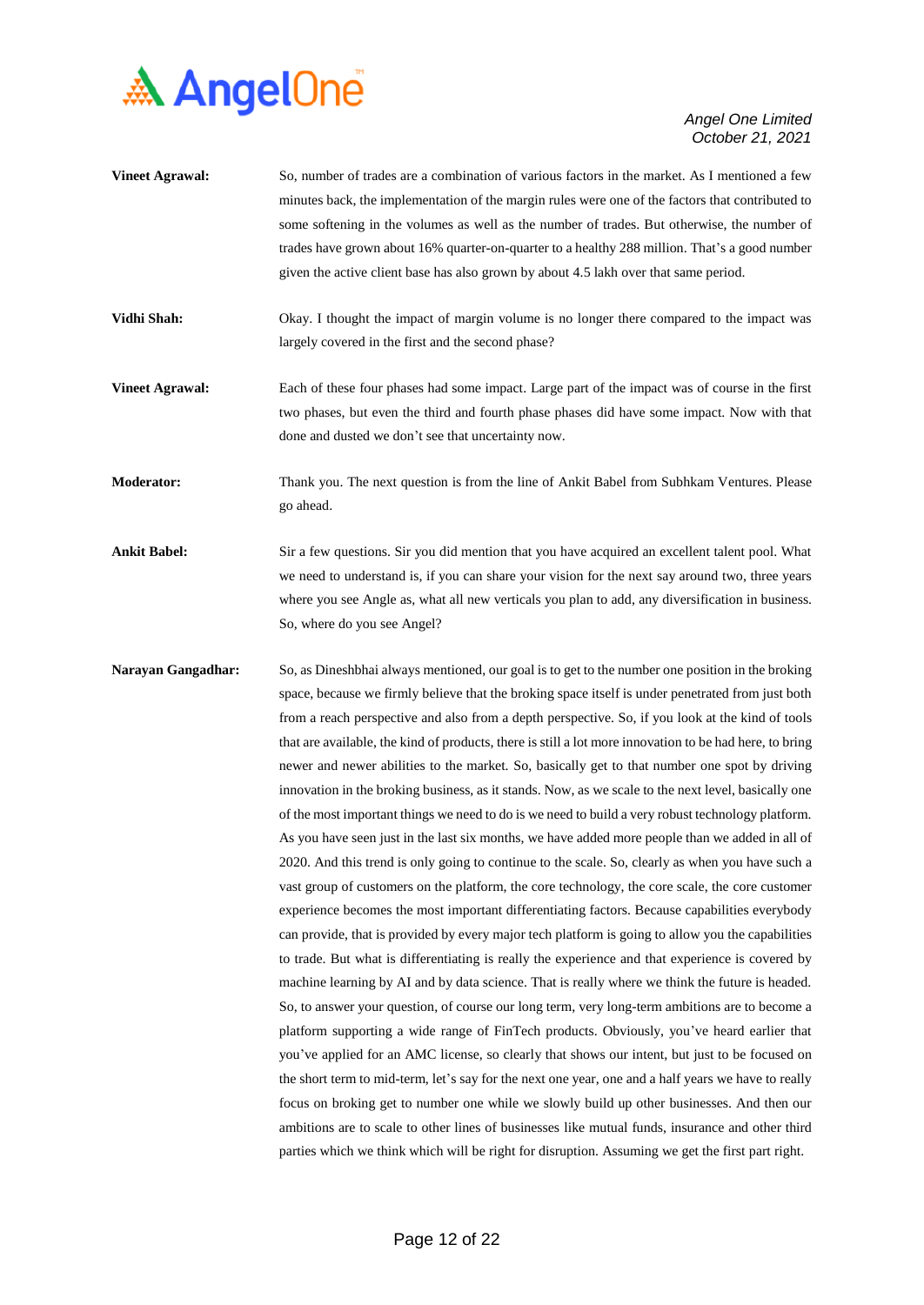

- **Ankit Babel:** So, sir when you aspire to become number one, so on what all parameters you will consider yourself as the largest broking house, will it be in terms of say, revenue, profits, number of clients on a gross basis, active clients or on what parameters you will consider you as a number one player?
- **Narayan Gangadhar:** See, for us it is a combination of revenue and the active client base, and it's not a mutually exclusive thing, it needs to be both. And when we look at the KPIs that we have set for our business, it is exactly what you said, it's the revenue, the rate of growth of the revenue, the trailing run rate, then obviously the distribution of other sources of income the revenue breakdown, whether it is F&O, cash, derivatives, options whatever there's a full list. And then that's the macro level metrics. Then at the next level down, there are even more micro level metrics, which we track internally that measure the health of our business. So, clearly, revenue is going to be the most important one, but it underlies the whole bunch underlying revenue, there's a lot of other things that lead to it. Similarly, it's also the active clients. And here, I want to add that while we are interested in having that scale, we also want to have the right quality of client. So, our goal there is to constantly churn and innovate and essentially, get higher fidelity clients more and more and more higher fidelity clients by training them, by educating them on our platform. So, those are the two most important metrics, obviously revenue, and the second one is the active client base.
- **Ankit Babel:** Any timeline for that sir?
- **Narayan Gangadhar:** So, it's already work in progress. And you're seeing the results for the last, almost three to four quarters. If you plot it out, you'll see there's been a steady progression. And I expect this to continue for the next foreseeable number of quarters.
- **Ankit Babel:** I agree from an incremental point of view, you could be number one, but on an overall basis, because I remember Dinesh telling that in the next two, three years they are planning, but when I see the size of Zerodha in terms of active clients in terms of profits, so Zerodha has an active client base of around 50 lakhs, profits of 1000+ crores last year and they are also growing. So, to cross them what kind of growth rates you are envisaging, say in the next two, three years to cross them also. That's the confusion.
- **Narayan Gangadhar:** We cannot comment on financials of privately held companies. We don't have that and it's not our business. Now, but what we can tell you, is that the race has just started. To already announce a winner just when everybody even at the five-yard line is not very smart. You got to take another 10-year view, after five years we will see who is where, that is really the game. Because right now, that journey has just begun, we are at the starting almost really the early days of that inflection point. Now, what we think is really going to matter the most for the explosive wave of growth that is coming is the best-in-class products and tech, because in the end that is the only thing that matters to the customer. Is how are the products built, are they easy to consume, are they easy to use, are they easy to leverage, are we constantly delivering that value proposition and when you look at our industry, there it is just getting started. Because only very recently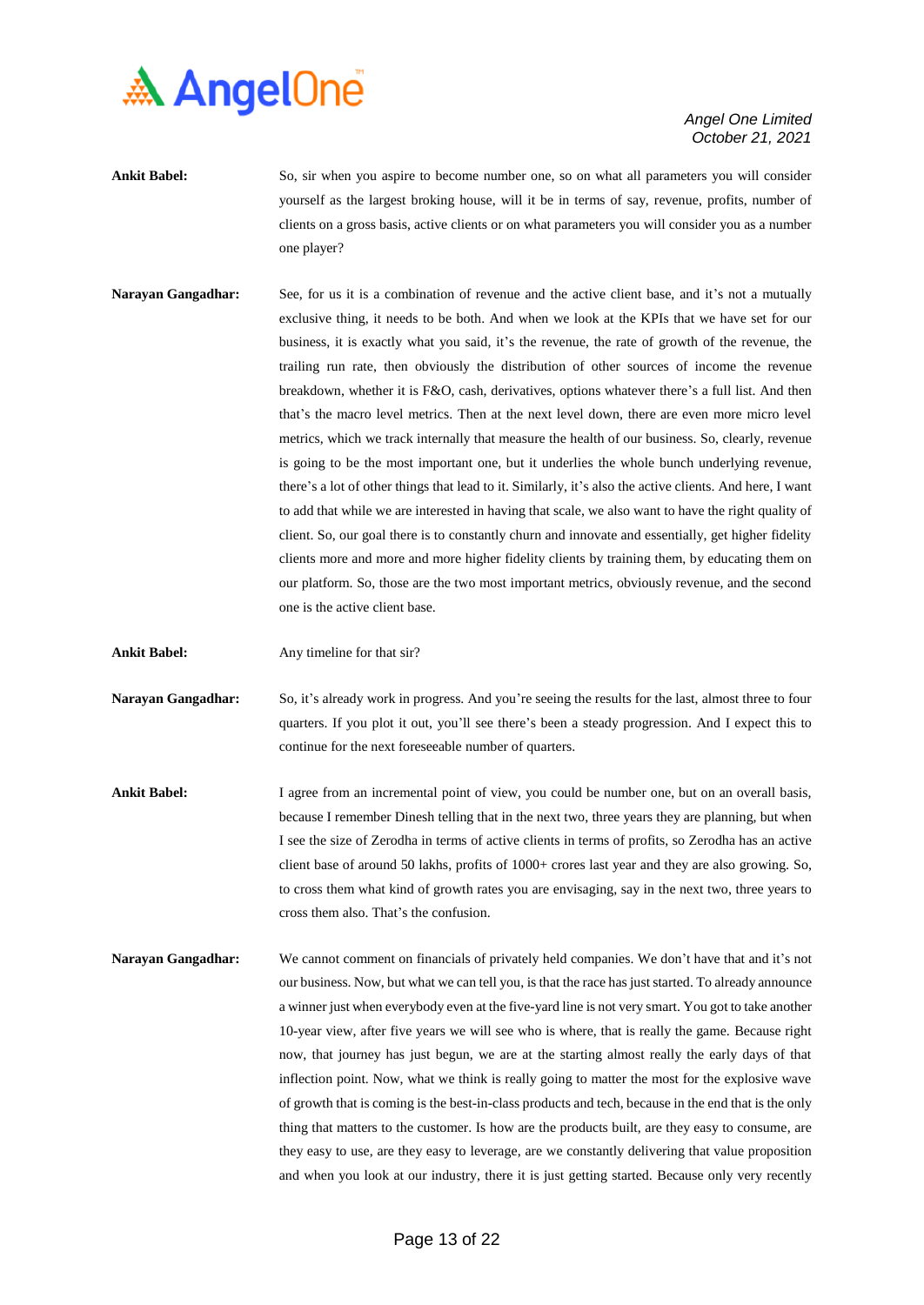

have people even started, that's true even in the rest of the world, not just here. But even only recently have people started applying large scale data science, large scale machine learning to trading patterns, to trading journeys to investing theologies there is this whole space is just started. So, that's why we think it's a long-term play and our strategy is built for that.

**Ankit Babel:** Okay. And sir one more thing, One risk which is always associated with a broking business is dependence of revenue on market performance. Now, I understand you cannot immune yourself fully, but what all measures are you taking to de-risk your business so, that even if there is a high volatility in the market at least your or there is a major fall or something like that at least your revenues and everything is protected.

- **Narayan Gangadhar:** So, what we have seen historically that, as Dinesh has mentioned many times, that if you look at the macro level picture over the last 10 years the markets generally have only gone up and Angel has gone through a series of, has actually withstood a series of ups and downs, there was the Harshad Mehta scam, the Ketan Parekh scam, then there is so many we are battle tested in that way. So, as Vineet has also mentioned, that God forbid, should another correction happen, and I think it's only a matter of time when it does, we will be ready for it, because we already have and understood the playbooks whether it is correcting on the reward side or correcting on the expense side or figuring out what orthogonal sources to pursue. We have been through that a couple of times. So, we have matured in that process. So, what I see in the future is I see our processes getting stronger and stronger. So, that when correction like that happen, we will be better equipped to figure out what the right strategy should be. So, that's how I see.
- **Vineet Agrawal:** Just to add to that what Narayan said, see the business model has also undergone tremendous change. So, today we have a large business coming from the derivative segment, unlike in the past where cash and particularly cash delivery used to be a prominent part of the business. So, that model change is also something which will be resilient to the changes in market forces.
- **Moderator:** Thank you. The next question is in the line of Anand Laddha from HDFC Mutual Fund. Please go ahead.
- **Anand Laddha:** Couple of question from my side. In terms of your new client acquisition, if you can give color in terms of the source of the acquisition so what proportion of client are required through online. What proportion of client now are being added to referrals from existing clients. Also, in your presentation slide you indicated that there are 100+ offers that you give to customers such as cash backs, scratch card, so if you can give some color in terms of typically how much is spend you do on client engagement or client adding in such offers you typically what could you spend this quarter or what could we spend one can expect from the full year on this?
- **Vineet Agrawal:** So, we do not share the sources of the client acquisition, you will appreciate that these are sensitive information prone to competitive channels. So, that's something which we do not share, but I can tell you that our sourcing engines remain more or less same. We are improving them as we go along with the kind of knowledge that we are gathering through various application of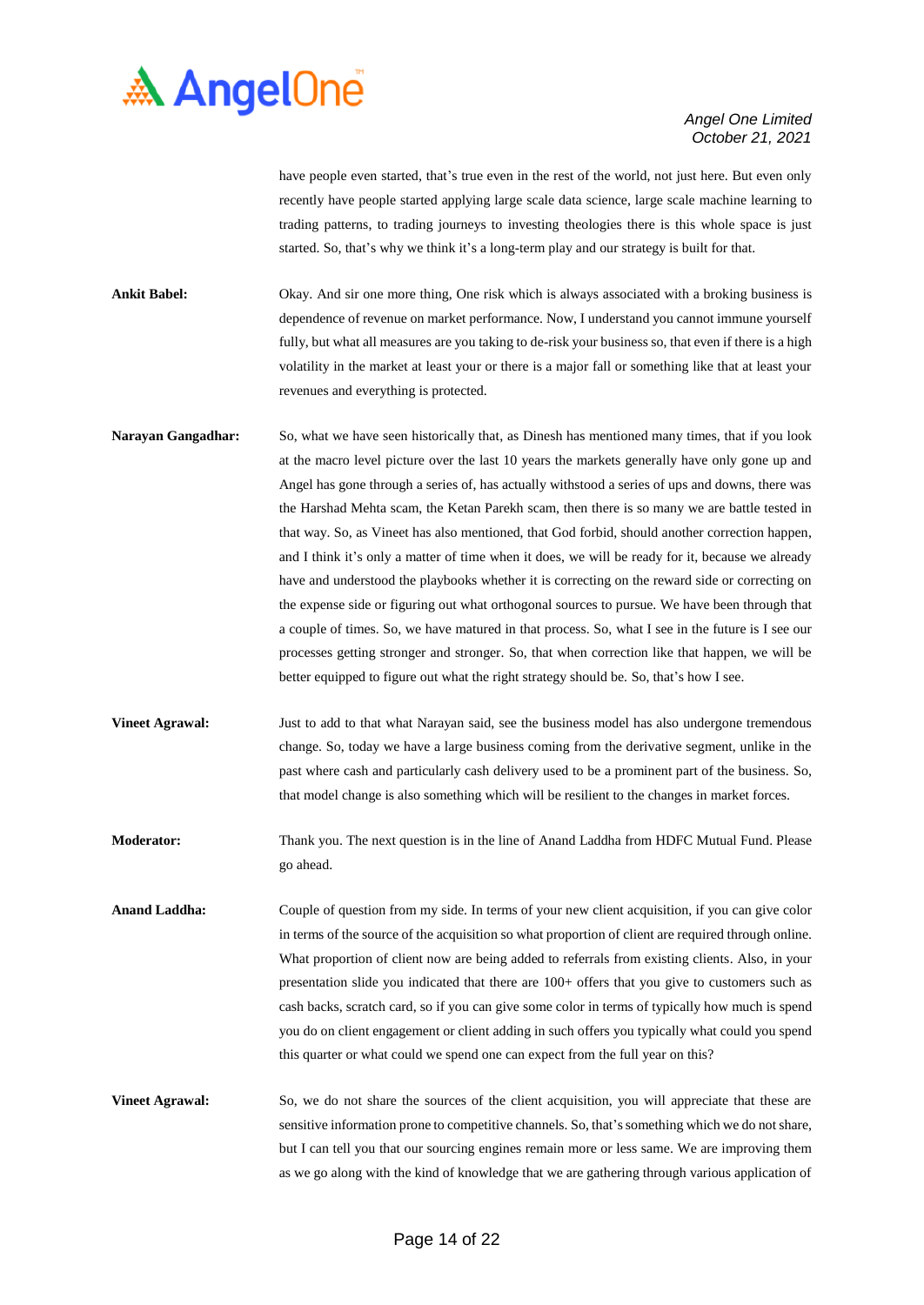

various data science techniques, etc. As far as the cost of acquisition is concerned, so, again, that's in the same range as it used to be in terms of the payback period, it's less than two quarters is what we can tell you.

- **Anand Laddha:** Okay. Sir our employee base today is 3200 approximately, so within that employee base if you can give a break up like how much RM sales manager we have. So, despite most of our clients, are DIY client despite they need RM support, and going forward do you think if we were to double our new client addition, if all our client base, do we need more number of RM?
- **Vineet Agrawal:** So, we don't have an RM model per se, so out of some 3400 odd employees we have about 650 are on the digital side. Close to about 1800 from the call center and contact center and the rest are the shared services team, operations, risk, revenue, etc.
- Anand Laddha: So, the call center only helps in onboarding the client, they don't give trading advice to the client?
- **Vineet Agrawal:** No, there is no outbound trading advice. It's only hand holding the clients as far as the completion of the onboarding journey is concerned. And of course, the contact center is to help them with any issues that they face and navigate the questions, etc.
- Anand Laddha: So, even if you were to double our total client count, we don't need to add significantly to the headcount?
- **Vineet Agrawal:** We are improving on our DIY journeys also, as Narayan has spoken, we are up skilling are tech and product suite so we don't see a significant increase in the contact center and call center requirement.
- **Moderator:** Thank you. The next question is from the line of Vipul from ICFR. Please go ahead.
- **Vipul:** I just want to ask, what is the life cycle of a customer in last three, four quarters?
- **Narayan Gangadhar:** So, when you say lifecycle, can you just please elaborate on the question a little bit?
- **Vipul:** Yes, see when the client stops or what is the period a client trades generally in different segments like you have mentioned in your PPT like Future or cash?
- **Narayan Gangadhar:** So, generally that what we see in the business is basically the life cycle pattern of customers is generally the same on every trading platform. Folks come, they spend some time getting used to the product, they spend some time learning about the markets from our products, they spend time on you would call it content consumption. So, we have very strong content book and content library. So, a lot of our engagement even happens before the trade. So, that is something that we are extremely good at as you know. So, we spend a lot of time curating the customer just before getting them used to it, getting them understand what the products are, what options are available, when I say options in terms of financial options and trading options. And then of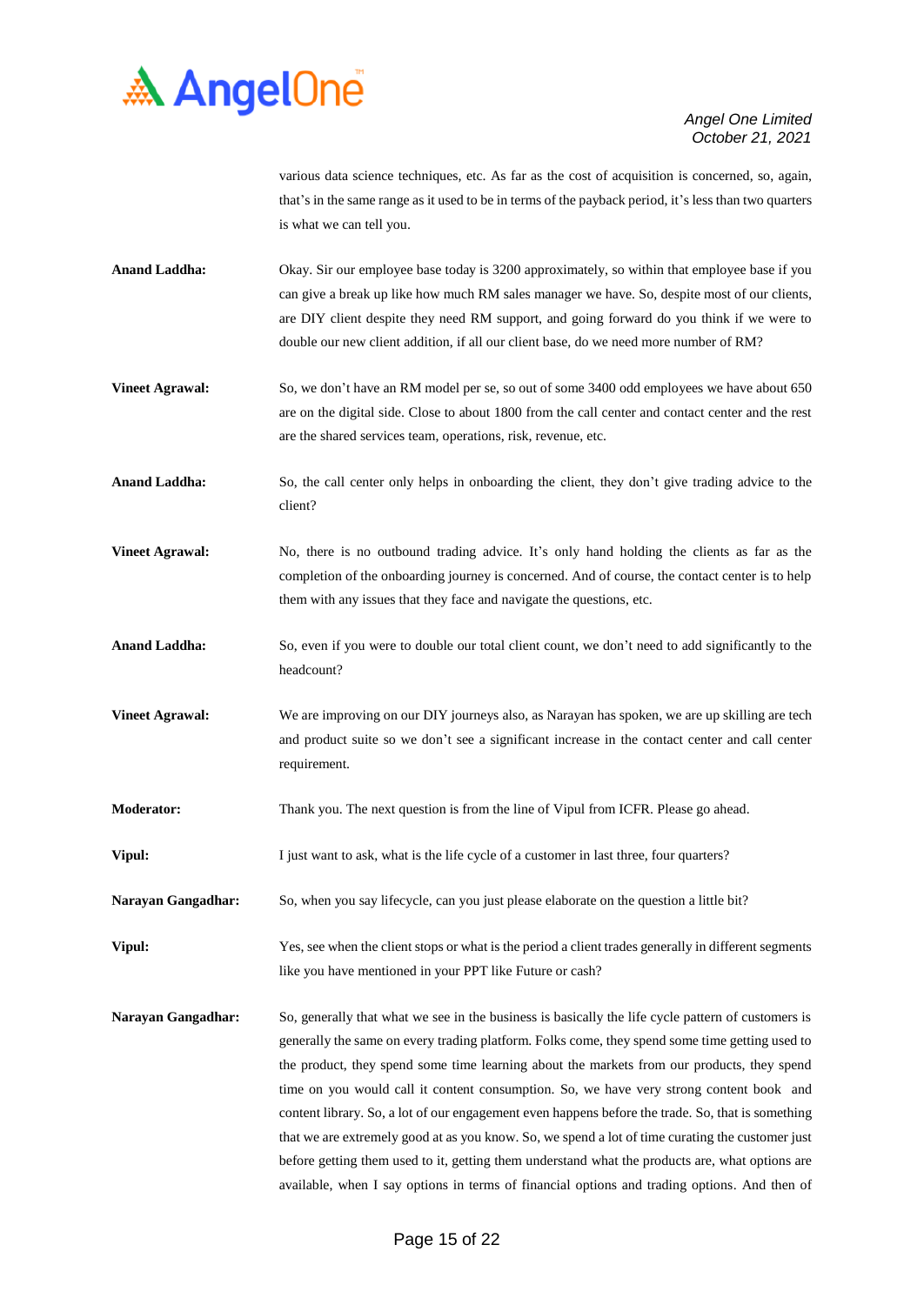

course, there is a trading journey. And usually what we see is that usually folks they have strategies to go on multi quarters, multi years, and then slowly, slowly they grow with us. So, lifecycle that your question, we look at folks that are with us for two years, three years, four years and beyond. That's the best answer we can give at this point.

- **Vipul:** But as the market is volatile, and there is no specific period for per se like one year, two year the customer trades and exits, because what we have seen in your active client data that incremental is as per the trend of the new client acquisition. So, definitely the client getting going out and new clients coming in. So, is there any average you guys actually track in terms of understanding what is your, how many customers are trading for particular months?
- **Narayan Gangadhar:** Yes, we do track all those numbers but those are as you can appreciate, there's a lot of sensitivity in sharing that and those are internal product metrics that we track to understand our cohorts are evolving in their journey, from one to another. What I can tell you is that we are very strong when it comes to repeats, because we are one of the strongest platforms out there in terms of thickness, and that is only continue to increase.
- **Vipul:** Okay. One more question I have, you have included in your PPT that your maximum brokerage is coming from flat fee. So, this flat fee brokerage is only from direct clients or it includes the indirect vertical also, your associate partners?
- **Vineet Agrawal:** A large part of the flat fee revenue comes from the direct clients. There's a nominal part which comes from the clients that are part of the authorized person network.
- **Moderator:** Thank you. The next question is from the line of Sahej Mittal from HDFC Securities. Please go ahead.
- **Sahej Mittal:** Sir, a couple of questions from my end. Now, firstly as you mentioned in your opening remarks that you will be getting a Super app. So, can you throw some color in terms of how differentiated will this be in terms of compared to the Bellwether**,** compared to the app which is given by Bellwether brokers Zerodha. And second question would be, what is the contribution of the customer which we have acquired in the last six months through our broking revenue to understand what sort of activation rate or activity levels these customers are. And the third one would be, how many customers which we acquired in the first quarter of last year have been deactivated. So, that would be my three questions.
- **Narayan Gangadhar:** So, as you said many of the data which you are asking is basically very sensitive information, which we don't share. But I will talk to you about the Super app strategy, that is more relevant to the long term. Now, the Super app, you mentioned earlier how is it going to compare against other apps, apps from other brokers. See, we are not building our Super app to copy what other people have done. I couldn't care less what Zerodha has done, or what Upstox has done. What I care about the most, is what does our customer wants and what can we offer, we are being Angel. So, our Super app is going to be built to play to our strengths, the value that we can offer to our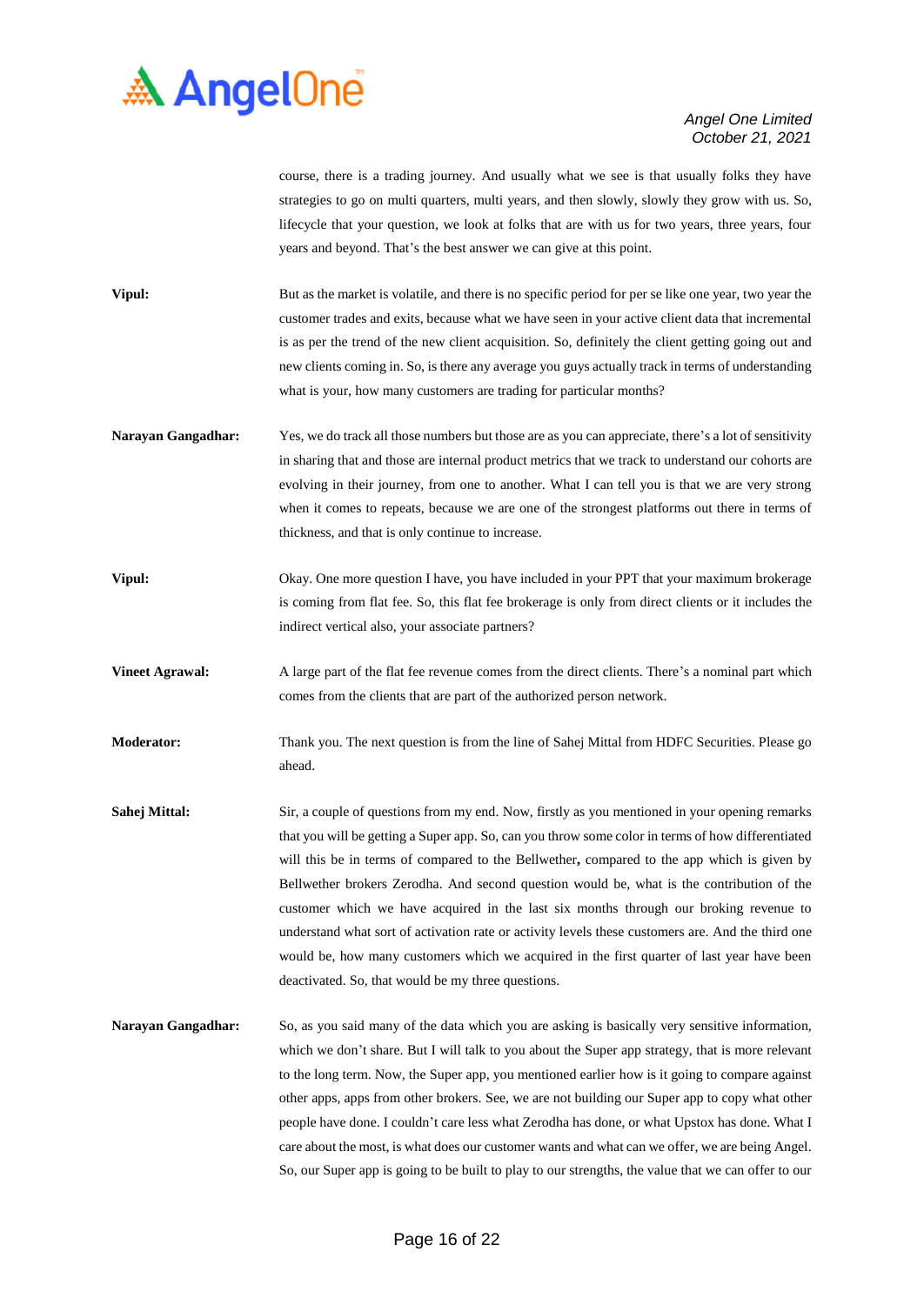

clients. And that is going to be in the form of a fully cohesive experience because if you look through the numbers and look through the ratings on any of the top four, it's very clear that most of the apps today, they all fall short of what the ideal customer experience should be. You just need to do your own homework and look at the actual data, If you look underneath, almost every app, customers have told very clearly that the journeys are hard to follow, the journeys are hard to deduce, the transparency isn't there. Now, these are basic feedback that everybody is getting and obviously we are getting the same feedback. So, clearly, that has to get addressed in the next app, in the Super app. But there are specific journeys, which are Angel related. For example, having a better content display, having a better platform for consuming that content, having a better platform for showcasing our research, this is what we are truly good at. And we also have a very good operational model, our operational experience over 20, 30 years we want to have the best-in-class operating experience to handhold the customers through that journey in a fully automated manner. So, our entire app strategy is built on that, it is built on those pillars of simplicity, transparency, and also better consumption of content and better curation of the journeys for whatever profiles the customers are, whether it is for options, whether it is for derivatives, whether it is for cash and such. And as I said early on in the call we look at Q1, obviously is where we want to launch it, that will be our first launch, it's not a one and done. But once that is done, that gives us the platform was launched subsequent experiences which we are going to build through Q2 onwards. And that is really how you think about the whole Super app journey eventually leading to other applications like obviously, support for mutual funds, loans, things of that nature, but that will come later.

**Sahej Mittal:** Got it. And sir the other would be on the wealth management space, so you gave some highlights and opening remarks about you will be building out the wealth management spaces as well going forward. So, if you could give some light?

**Narayan Gangadhar:** So, what we're seeing is that our customers have been asking us, there is a very healthy set of customers today who managed their funds through our platform and we had an app which we had built, where we have started showing this journey, even about a year ago, but it's been in very limited deployments. So, what we are seeing is all customers have been asking for this. So, our goal here is to build out a platform that lets them, that offers that alternative on our core Angel Super app. Now, where we see this going long term is, we see this as a much-needed optionality to complete the full investment experience for every client. Because our cohorts as they grow through their journeys from being a novice, to a professional investor, to a seasoned investor, what we see is that they are looking for more and more diversification. And we want them to stay on the Angels platform to get that diversification. So, this is how our whole strategy is going to be built around that, it is going to be built around providing that optionality. Some of it can come from us, but some of it can also come from platforms, because ultimately we are also a platform company, we have been the first pioneers of open API's in our industry. And that's also very well known. Angel is known for building open platforms. So, we also see this as a nice frontier to build open platforms so that other folks can also offer their mutual fund journeys on our product. So, that's how we see the business evolving.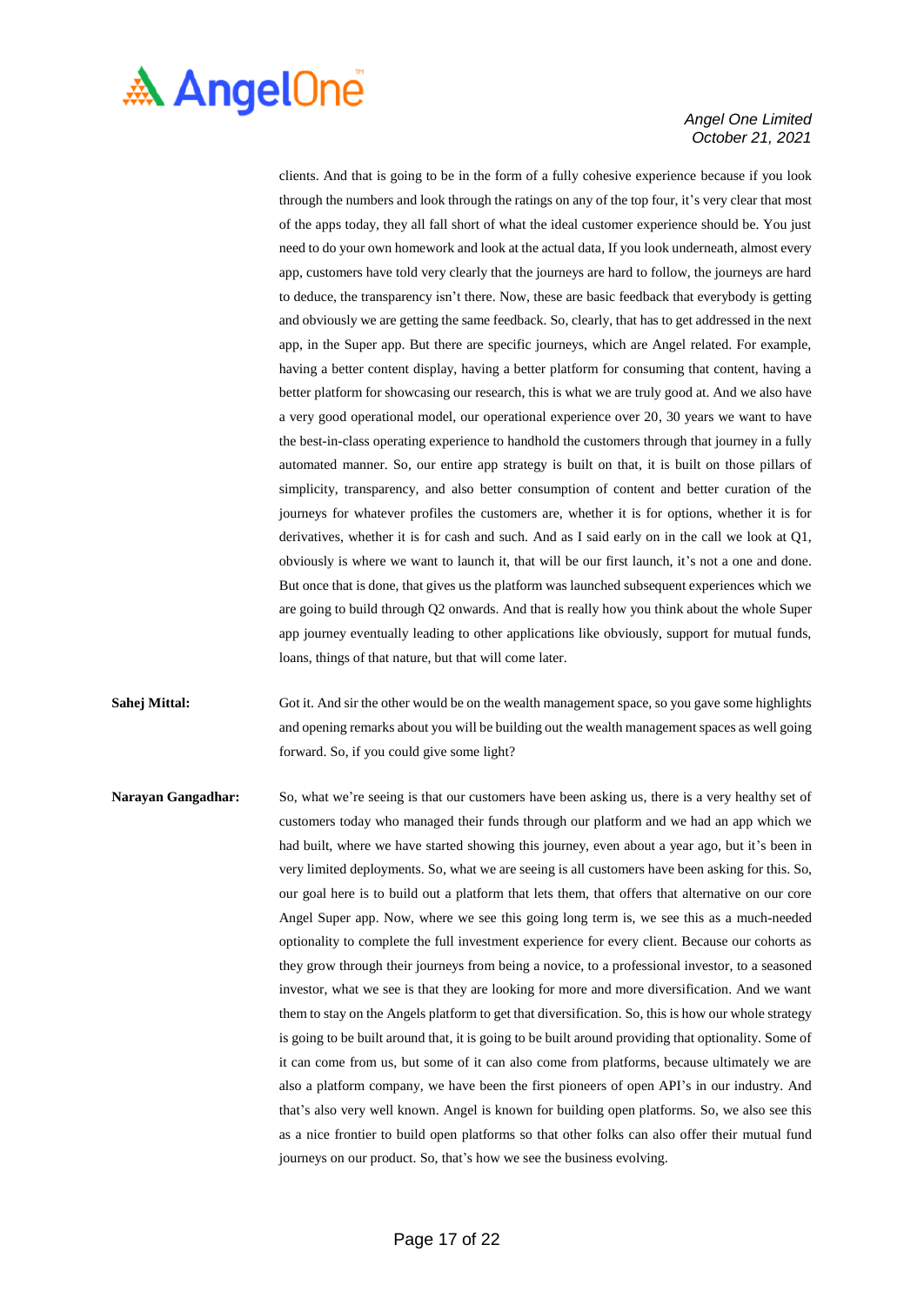

| Sahej Mittal:             | And what would be the average portfolio size for the new customers which we are acquiring to<br>understand the opportunity in this space?                                                                                                                                                                                                                                                                                                                                                        |
|---------------------------|--------------------------------------------------------------------------------------------------------------------------------------------------------------------------------------------------------------------------------------------------------------------------------------------------------------------------------------------------------------------------------------------------------------------------------------------------------------------------------------------------|
| <b>Narayan Gangadhar:</b> | Again, there is data that's very insensitive and I'm sure you appreciate that there is<br>confidentiality here so we cannot share that. But I can tell you that our benchmarks are within<br>the most commonly understood benchmarks today in the industry. That is we are in the right<br>ballpark, there's no signal on either side telling us that the data is skewed, but the data is pretty<br>much in the right cohort group.                                                              |
| <b>Moderator:</b>         | Thank you. The next question is from the line of Amresh Kumar from Geosphere Capital. Please<br>go ahead.                                                                                                                                                                                                                                                                                                                                                                                        |
| <b>Amresh Kumar:</b>      | Sir, I just wanted to understand the security deposit with the exchanges has come down from<br>about 1400 crores at the March end to about 37 crores at the September end. So, just wanted to<br>understand what has happened here?                                                                                                                                                                                                                                                              |
| <b>Vineet Agrawal:</b>    | Yes, so if you recollect on, 1st of April 2021 it was an expiry day as well as a non-banking day,<br>because of which we had to draw down and keep enough margins with the exchanges to cater to<br>the volatility during the expiry period and the growth in the volume, whereas this was not the<br>situation as of 30th of September. So, that's the reason why you seeing a decline. This is normal<br>course of business.                                                                   |
| <b>Moderator:</b>         | Thank you. The next question is from the line of Arjun from Spark Capital. Please go ahead.                                                                                                                                                                                                                                                                                                                                                                                                      |
| Arjun:                    | I have two questions. The first one is, do you observe an increase in pledging of Demat assets<br>could be 100% implementation of the margin compliance and if that's the case and just wanted<br>to get an idea on what would be the percentage of pledge assets as percentage of total assets?                                                                                                                                                                                                 |
| <b>Vineet Agrawal:</b>    | I don't have that information handy with me. But yes, the pledging is seen a quite an increase<br>ever since it started from last year around this time of last year. So, people are now understanding<br>the process well, and we are seeing some traction there as well.                                                                                                                                                                                                                       |
| Arjun:                    | Okay, the proportion would be miniscule or it will be high, the pledge percentage of total Demat<br>assets?                                                                                                                                                                                                                                                                                                                                                                                      |
| <b>Vineet Agrawal:</b>    | I don't have that number, but it will be a fair number. I can't give you the exact number right<br>now.                                                                                                                                                                                                                                                                                                                                                                                          |
| Arjun:                    | Okay. Sir, just one more question broad one probably, in the U.S. the discount brokers have<br>started to offer Cryptos to their customers and currently they are kind of immune to the market<br>correction as well. So, I agree the regulation over here it's not very clear, but what is your stance<br>with respect to Cryptos like, would you be somewhere in favor directly offering or would be<br>associated with some platform which is already offering, what's your thoughts on this? |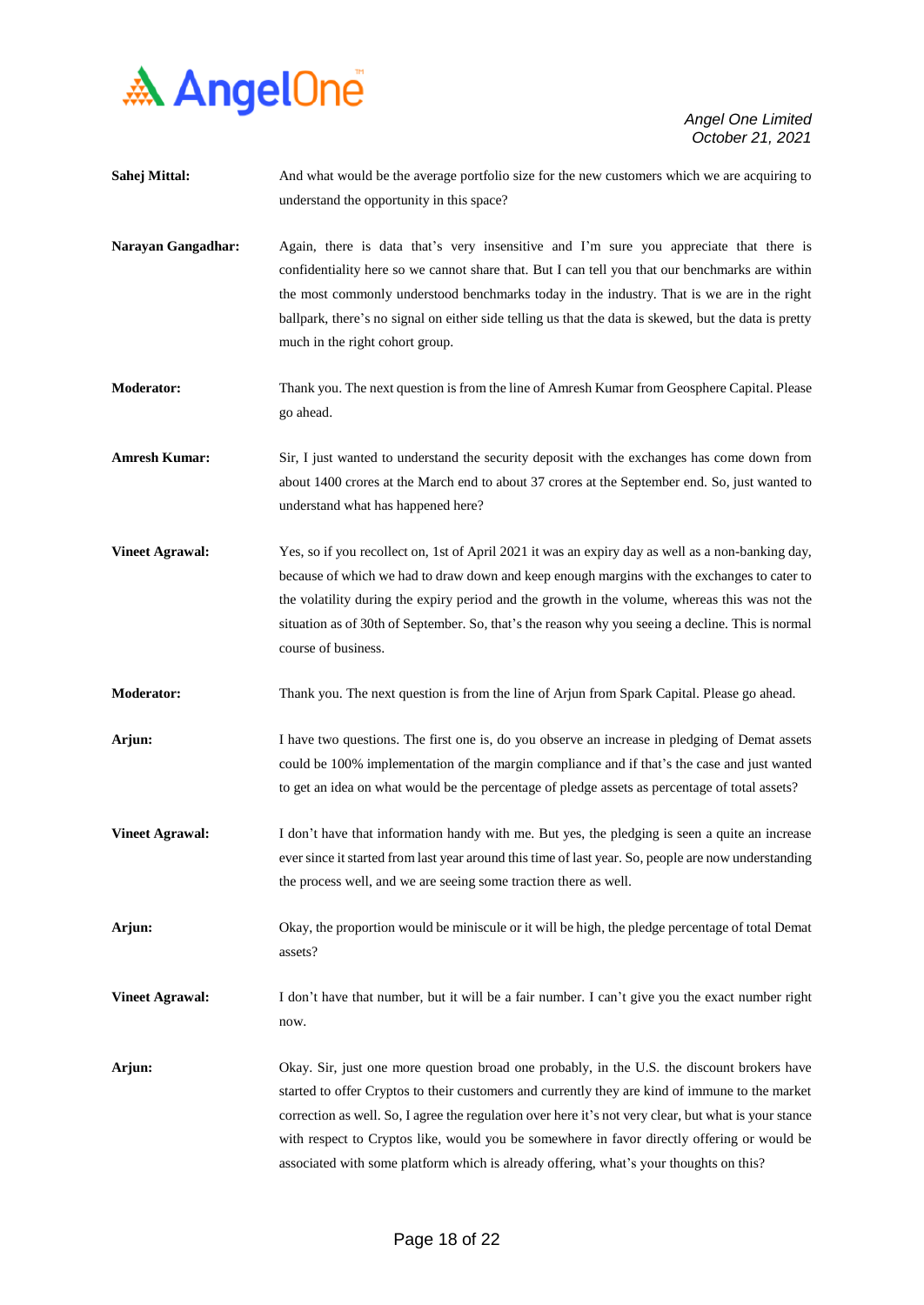

| Narayan Gangadhar:     | So, for crypto, the biggest uncertainty is around governance and around the legality of it. And<br>clearly as the regulations continue to provide more line of sight around the level of governance<br>required, clearly at that point there is nothing stopping us from offering those products on our<br>platform. So, we are also waiting for some more insight, some more guidelines from SEBI and<br>the likes of other authorities to see what best can be done here. But absolutely we are constantly<br>keeping an eye out on it. And when the right time comes, we will be ready to offer it as well.                                                                                                                                                                                                                                                                                                                 |
|------------------------|--------------------------------------------------------------------------------------------------------------------------------------------------------------------------------------------------------------------------------------------------------------------------------------------------------------------------------------------------------------------------------------------------------------------------------------------------------------------------------------------------------------------------------------------------------------------------------------------------------------------------------------------------------------------------------------------------------------------------------------------------------------------------------------------------------------------------------------------------------------------------------------------------------------------------------|
| <b>Moderator:</b>      | Thank you. The next question is from the line of Madhav Bhatkuly from New Horizon. Please<br>go ahead.                                                                                                                                                                                                                                                                                                                                                                                                                                                                                                                                                                                                                                                                                                                                                                                                                         |
| Rohan:                 | This is Rohan from New Horizon. So, I had a couple of questions one is, what's the current<br>acquisition cost for new customers that you have?                                                                                                                                                                                                                                                                                                                                                                                                                                                                                                                                                                                                                                                                                                                                                                                |
| <b>Vineet Agrawal:</b> | Rohan as we have been explaining in the past, this is quite a sensitive information so we do not<br>give the cost of acquisition of our clients, we give a directional view that we are able to recover<br>the cost of acquisition in a matter of less than two quarters and we continue with that.                                                                                                                                                                                                                                                                                                                                                                                                                                                                                                                                                                                                                            |
| Rohan:                 | Okay. Just another question is, you have bought the rate of acquisition so if you have a gross<br>adds say 1 million or 1.3 million. So, let's say if you have 30 day or 60 activation rate of gross<br>adds, what number would that be hovering at?                                                                                                                                                                                                                                                                                                                                                                                                                                                                                                                                                                                                                                                                           |
| <b>Vineet Agrawal:</b> | So, overall, the activation is about 38% and we are in the first few weeks of acquisition, the<br>activation is slightly higher. And I can't give the exact number right now, but overall, it's 38%<br>of the overall client base.                                                                                                                                                                                                                                                                                                                                                                                                                                                                                                                                                                                                                                                                                             |
| Moderator:             | Thank you. The next question is from the line of Arpit Agarwal from Electrum Capital. Please<br>go ahead.                                                                                                                                                                                                                                                                                                                                                                                                                                                                                                                                                                                                                                                                                                                                                                                                                      |
| <b>Arpit Agarwal:</b>  | I just have one question, employee base if you see last three, four quarters has increase by about<br>1000 employees. I understand that it has been largely driven growth and you've added<br>employees on the tech side. But as you grow how that will pan out over the next two, three years.<br>And at what stage the operating leverage will play out is what I want to understand.                                                                                                                                                                                                                                                                                                                                                                                                                                                                                                                                        |
| <b>Vineet Agrawal:</b> | So, while we are aggressively hiring on the tech and product side, but the number of people that<br>we hire are not going to be as high as you've been seeing in the last two, three quarters, but the<br>quality of people that we are going to hire definitely are going to be high quality people as we<br>go along. So, as our process has become more robust on the tech and product side, with the same<br>set of employees, we are able to generate or cater to a higher number of clients. But on the<br>product and tech side, we are very clear that we will see a higher in the next few quarters. Just<br>to add to that, the cost of the employees on the call center, contact center are not significant so<br>whilst you might hear optically a large number of employees with us but as I said earlier, almost<br>1800 to 2000 are call center, contact center employees who were the cost is not significant. |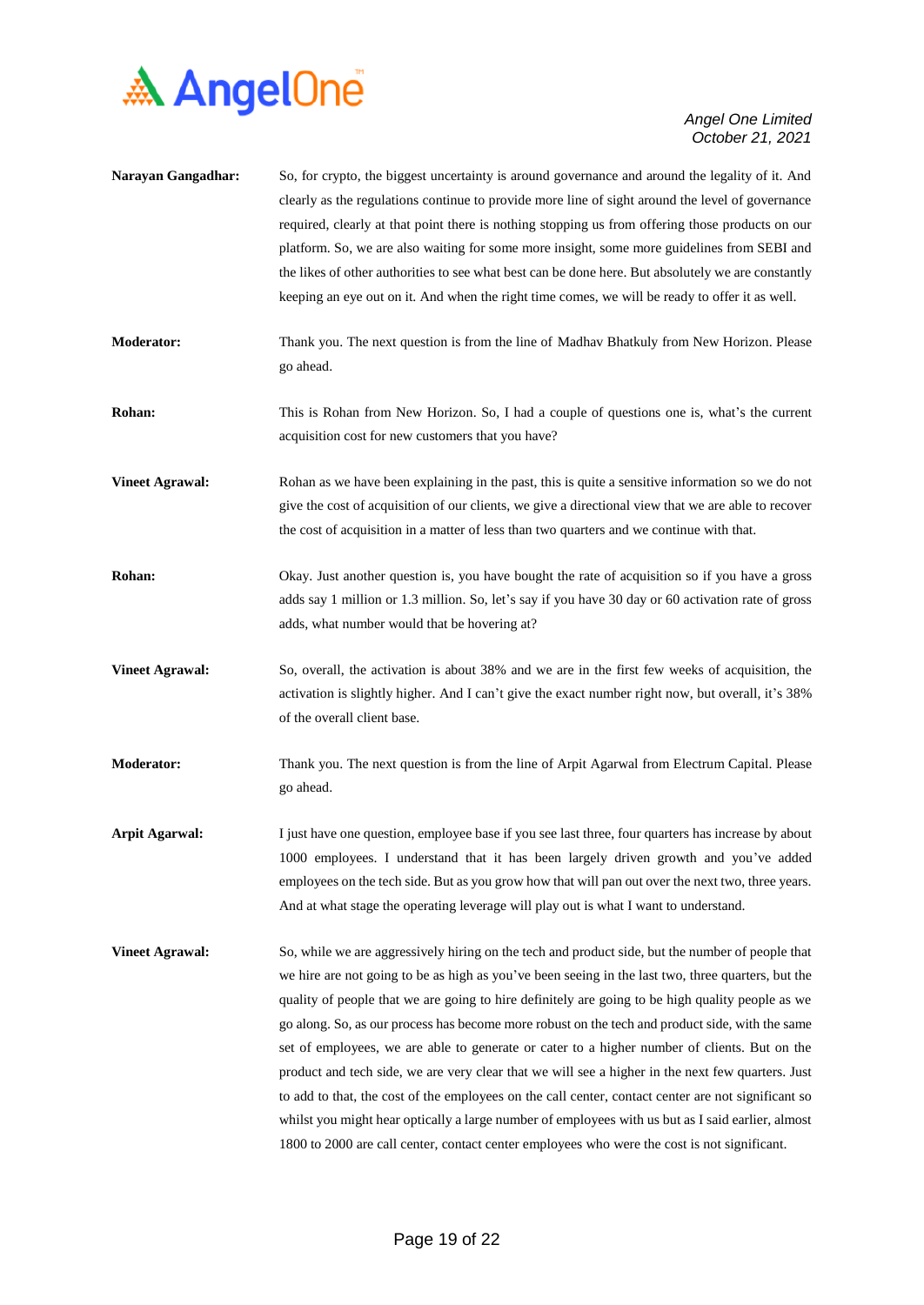

- **Arpit Agarwal:** Okay, and you've been talking about diversified revenue stream and Super app, which is more on the FinTech side. So, one product which you already applied for is the AMC and you have been hiring so many people on the tech and product side. So, directionally where are we heading, are we like saying that we will probably go into lending and a lot of other products which are there on the FinTech side. So, if you can give some sense what is the plan other than AMC, which is obviously in the public domain, what is the directional thinking of the company because distribution also is very small. So, is it like only distribution or a lot more other products are on the anvil?
- **Narayan Gangadhar:** Yes, so as I mentioned earlier directionally the focus is going to just be broking. That is the core business that we firmly believe, is poised to grow the most over the next decade. So, our goal is to get to the number one dominating position in that. And we believe that the race has just started, like we're still very much in the early days, it's not even 5% penetration and in addition, even in that 5% the depth of engagement is also not as high as it can be. So, what I firmly believe and what our company's strategy is that we want to build the best-in-class trading experience to start with. And clearly, when we look at the overall investment and the portfolio management space from a client's perspective, obviously AMCs, insurance, all these other products they play a critical role there. But all of that will be seeded on top of our core broking journey. So, to give you a very, very, very specific the razor focused sense of vision, it is largely going to revolve around our trading platform, broking platform, building the best-in-classjourneys, for leveraging value, which allow our clients to leverage value through the explosive capital markets which are going to come, that is really where we are going to stay focused on. And of course, as time goes by there will be other journeys which will come into it very much like AMC and such.
- **Vineet Agrawal:** Just want to add to what Narayan said and perhaps you were referring to when you said lending to the client funding book that we have. So, see, this is a complimentary product that we have, and this is very unique not many of the brokers have this kind of product at this scale and size of which we have and this helps our broking business and also make sure that we are able to bridge finance the clients who want to take positions with limited capital availability with them. And as I said, this is a complimentary product that we have, which complements our broking business, but other than this we do not aspire to venture into any other form of lending.
- **Moderator:** Thank you. The next question is from the line of Dipen Shah, an Individual Investor. Please go ahead.
- **Dipen Shah:** I had a couple of questions. Firstly, maybe if you can just guide us on what proportion of clients actually trade based on our recommendations like ARQ, etc and do you have any data on that?
- **Narayan Gangadhar:** It's very confidential information, because it's very specific to our feature and option. But I can give you a broader sense of how it works. So, when we launch a feature like this, and when it gets to mainstream, at a very pretty high level of engagement from our clients who are full time traders who are more sophisticated traders. So, what we see is that we curate the experience based on folks that have actually understood the trading patterns. Now some features like Insta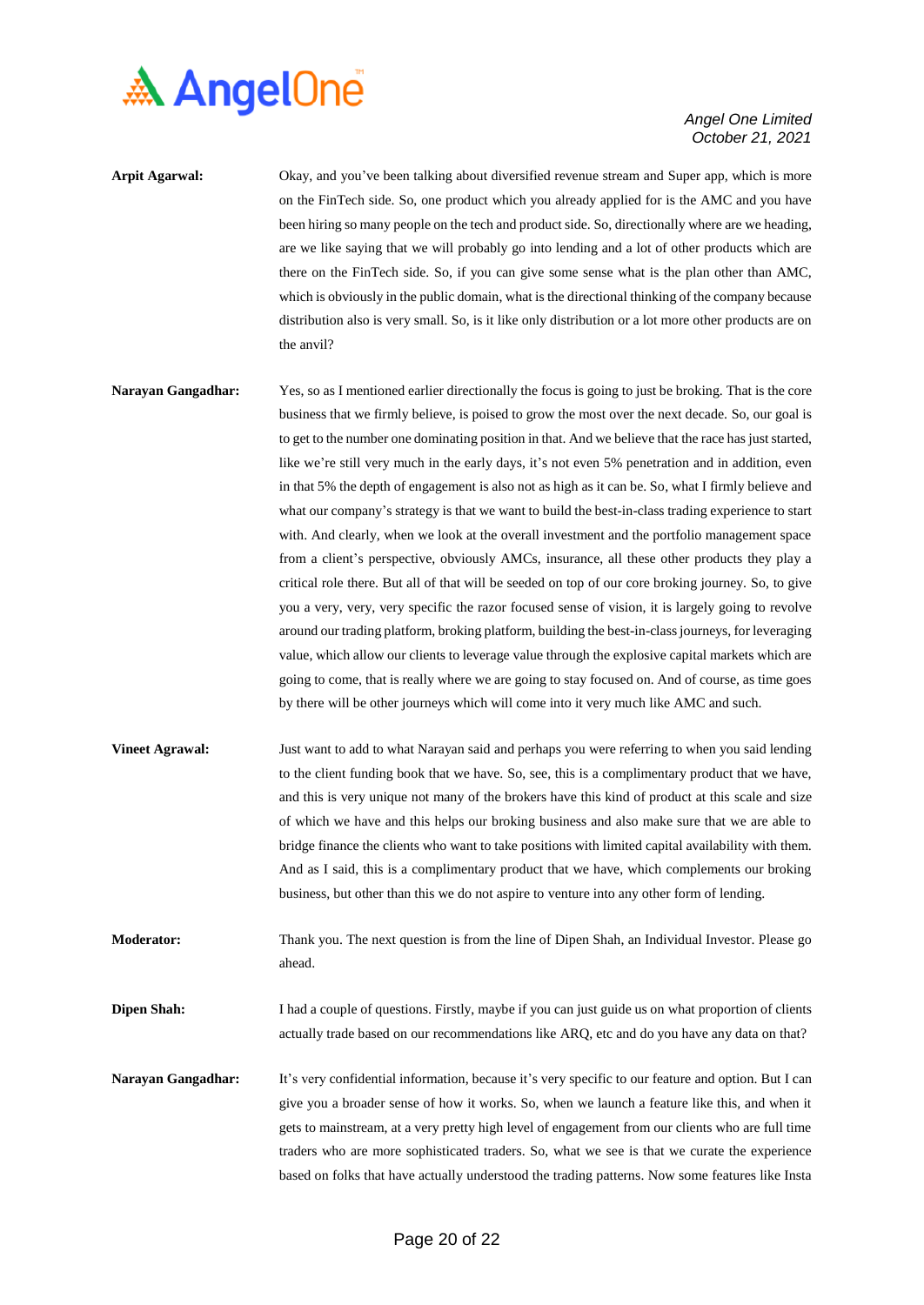

Trade for example are built for novice users, for them the engagement is slighter lower in the start but then it builds up. So, overall, I can tell you for ARQ the engagement is pretty healthy. And it is in line with what we had said as our internal goals when we launched it.

**Dipen Shah:** Okay. So, maybe just taking it a bit forward, since our model is now largely flat fee based, it is more dependent on the number of trades which happened through the clients rather than the actual value. Now, what I was trying to correlate earlier question was to in case there is a fall in the market for a period of time, would you think that volumes could come down or based on our recommendations if they are following a large part of our recommendations, they can also trade on the other side and hence the actual volumes or the number of trades may not come down even in case the market falters. So, maybe I don't know whether I make sense but if you can just throw some light on it. Thank you so much.

- **Narayan Gangadhar:** Yes, as we have seen right during any correction, anytime there is a correction in the market, obviously the volumes will get impacted and the number of trades will get impacted. So, it is a macro level metrics which impacts everybody. And we are also going to be susceptible to the same thing. So, that's a macro. However, what we have seen as we have mentioned earlier is that having been in the business for 25, 30 years, we have understood the game plans, the patterns and the rule books, that a large player like us should follow when the downturn happens. So, we have those playbooks ready to go, we have understood those patterns, as Vineet mentioned earlier on the call there are other diversification that we are building,. So, what we see that when the downturn comes, we will be ready with a clear response strategy, and we will continue to curate and grow our business. And of course, the baseline might be lower just because of the micro market conditions, but it will not get in the way of where we want to see our vision go long term. And that's a better way of saying
- **Dipen Shah:** Okay. So, maybe just as a bit one more on this part. Our model is now fee based and also 80%, 90% of the volumes comes from the derivative side, where you can also play on the other side and not only on the long side. So, would it mean that there will be strategies which will be ready by us, which will allow market players to play on the other side that you are on the short side to be very specific. And that is the reason why we may not see as much fall in volumes as we could have seen earlier when derivatives were not such a large part of the overall revenues?
- **Narayan Gangadhar:** Yes. So, as we look through our product strategy obviously, there will be newer, newer venues for our goal, the macro level goal is we want to unlock value for our customers. That is the whole business, so if we go into some kind of, if the markets head in the different directions. Obviously an agile company like ours will respond with the right product strategy. Now, the right product strategy is through a short or through whatever other schemes that really the time will tell you. All we know is, we have the instruments ready to go when the ready to go and deploy when the time is right. Not make sense on day one, but some of them might make sense later.

**Vineet Agrawal:** Just to add to that, if you were to see the recent incident in March 2020 when the markets corrected big time. You see a new set of clients who wait for an opportunity like this, they come